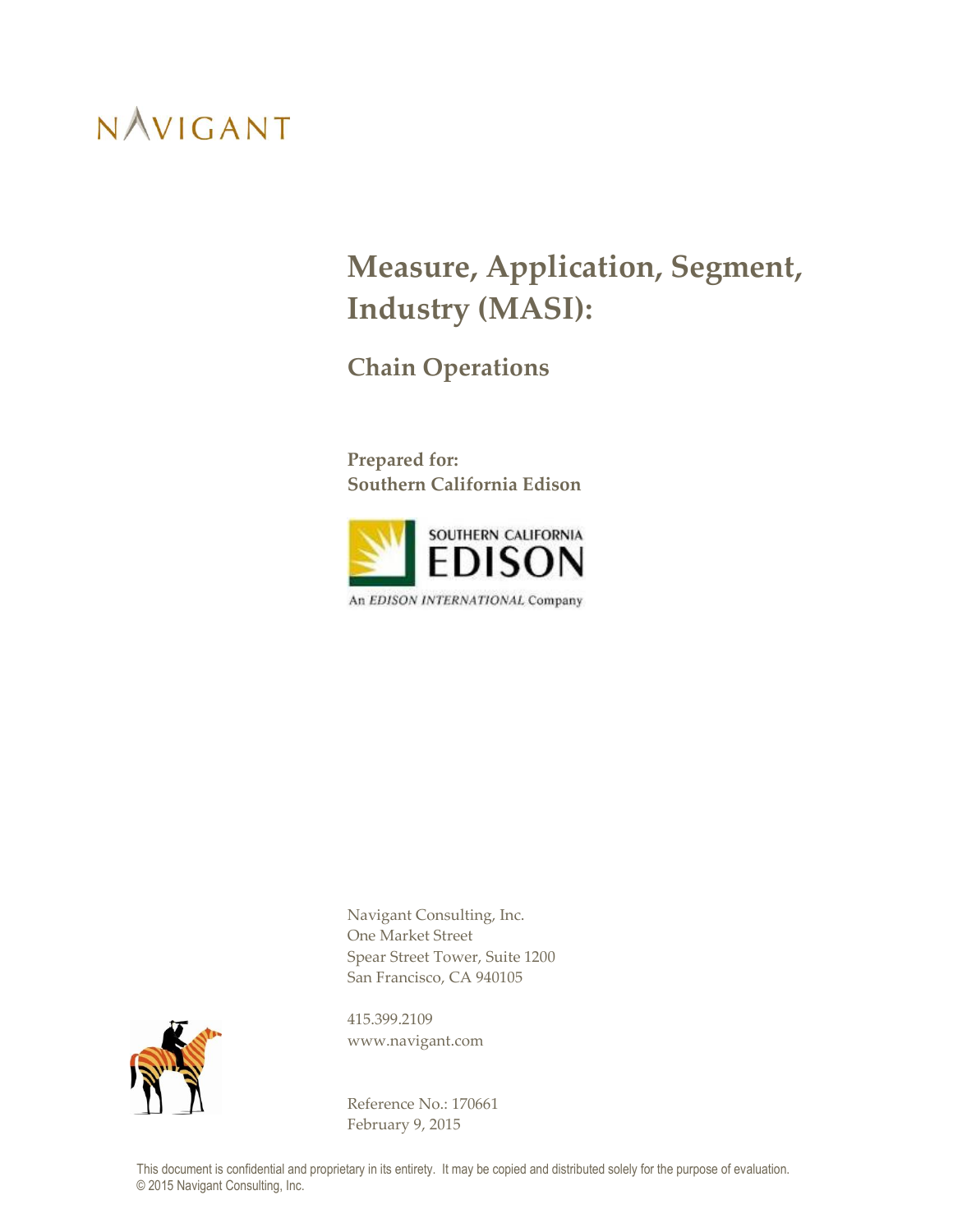## **Table of Contents**

| $\mathbf{1}$   |     |       |  |  |  |  |
|----------------|-----|-------|--|--|--|--|
|                | 1.1 |       |  |  |  |  |
|                | 1.2 |       |  |  |  |  |
|                | 1.3 |       |  |  |  |  |
|                | 1.4 |       |  |  |  |  |
| $\overline{2}$ |     |       |  |  |  |  |
|                | 2.1 |       |  |  |  |  |
|                | 2.2 |       |  |  |  |  |
|                | 2.3 |       |  |  |  |  |
|                |     | 2.3.1 |  |  |  |  |
|                |     | 2.3.2 |  |  |  |  |
|                |     | 2.3.3 |  |  |  |  |
| 3              |     |       |  |  |  |  |
|                | 3.1 |       |  |  |  |  |
|                | 3.2 |       |  |  |  |  |
|                | 3.3 |       |  |  |  |  |
|                |     | 3.3.1 |  |  |  |  |
|                |     | 3.3.2 |  |  |  |  |
|                |     | 3.3.3 |  |  |  |  |
|                |     | 3.3.4 |  |  |  |  |
| 4              |     |       |  |  |  |  |
|                | 4.1 |       |  |  |  |  |
|                |     | 4.1.1 |  |  |  |  |
|                |     | 4.1.2 |  |  |  |  |
|                |     | 4.1.3 |  |  |  |  |
|                |     | 4.1.4 |  |  |  |  |
|                | 4.2 |       |  |  |  |  |
|                |     | 4.2.1 |  |  |  |  |
|                |     | 4.2.2 |  |  |  |  |
|                |     | 4.2.3 |  |  |  |  |
|                |     | 4.2.4 |  |  |  |  |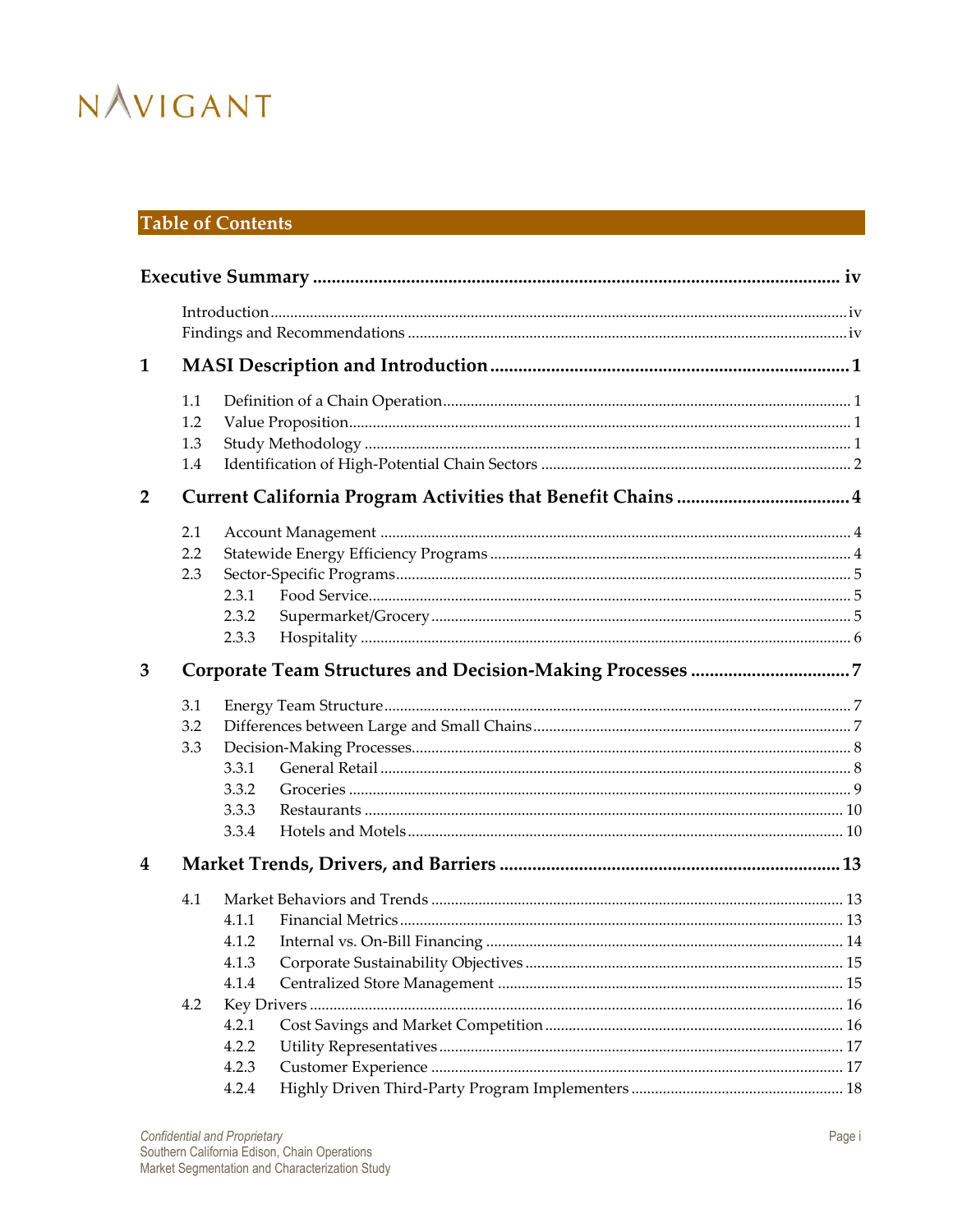|   | 4.3        |       |                                                                                     |  |
|---|------------|-------|-------------------------------------------------------------------------------------|--|
|   |            | 4.3.1 |                                                                                     |  |
|   |            | 4.3.2 |                                                                                     |  |
|   |            | 4.3.3 |                                                                                     |  |
|   |            | 4.3.4 |                                                                                     |  |
|   |            | 4.3.5 |                                                                                     |  |
|   |            | 4.3.6 |                                                                                     |  |
| 5 |            |       |                                                                                     |  |
|   | 5.1        |       |                                                                                     |  |
|   | 5.2        |       |                                                                                     |  |
|   | 5.3        |       | Continue Long-Term Relationship Development from Account Executives and Third-Party |  |
|   |            |       |                                                                                     |  |
|   | 5.4        |       |                                                                                     |  |
|   | 5.5        |       |                                                                                     |  |
|   | 5.6        |       |                                                                                     |  |
|   | 5.7        |       | Provide Technical Assistance and Advice on EMS, Advanced Measures  25               |  |
|   |            |       |                                                                                     |  |
|   | Appendix A |       |                                                                                     |  |
|   | Appendix B |       | Program Manager/Account Executive Interview Guide B-1                               |  |
|   |            |       |                                                                                     |  |
|   | B.1<br>B.2 |       |                                                                                     |  |
|   | B.3        |       |                                                                                     |  |
|   | B.4        |       |                                                                                     |  |
|   | B.5        |       |                                                                                     |  |
|   | <b>B.6</b> |       |                                                                                     |  |
|   | Appendix C |       |                                                                                     |  |
|   | C.1        |       |                                                                                     |  |
|   | C.2        |       |                                                                                     |  |
|   | C.3        |       |                                                                                     |  |
|   | C.4        |       |                                                                                     |  |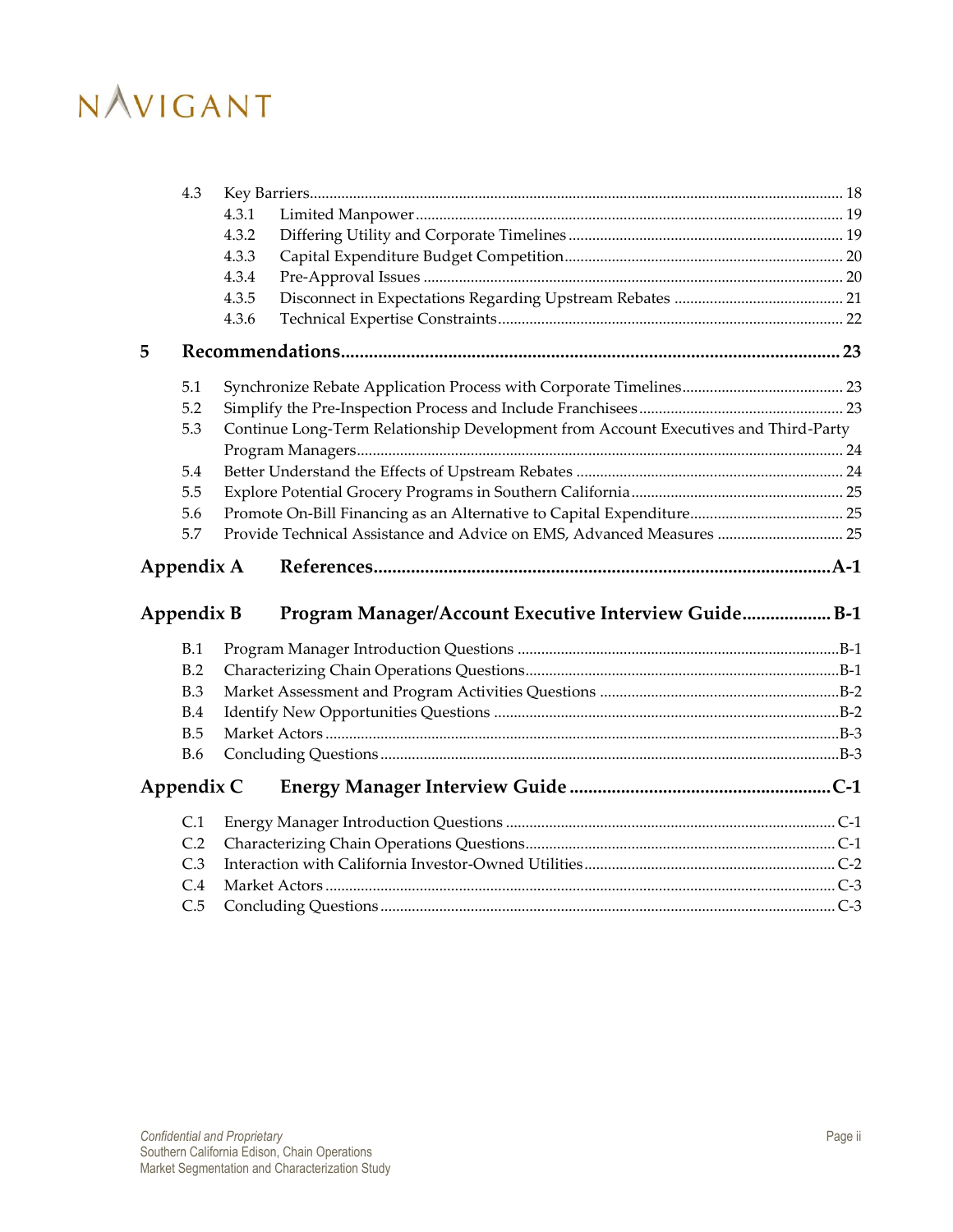## **List of Figures and Tables**

### *Figures:*

### *Tables:*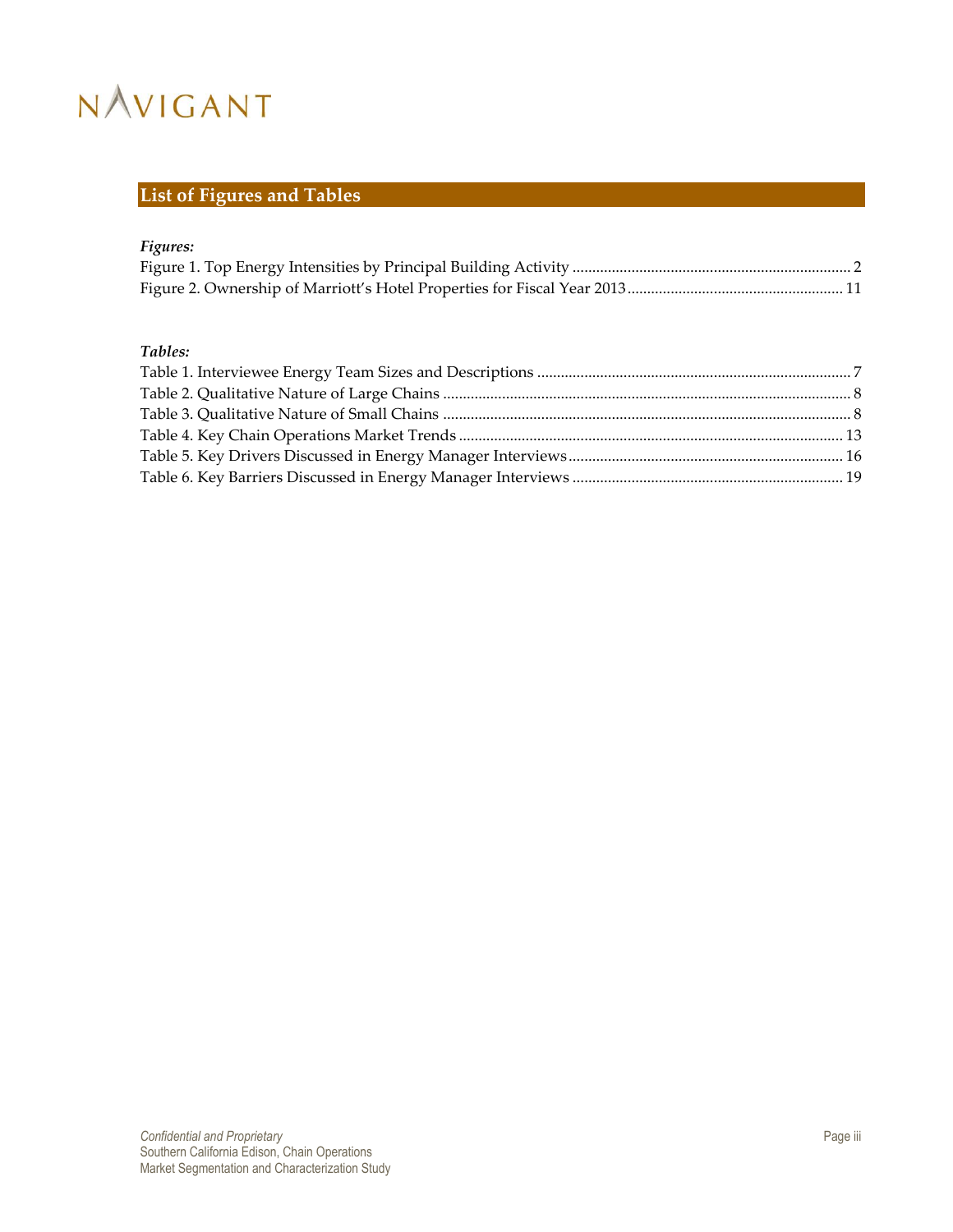### <span id="page-4-0"></span>**Executive Summary**

### <span id="page-4-1"></span>*Introduction*

Navigant Consulting, Inc. (Navigant) undertook this Measure, Application, Segment, Industry (MASI) study from the California investor-owned utilities with the purpose of understanding the process that chain operations undertake when deciding whether to implement energy efficiency measures. For the purposes of this study, a chain operation is a business with multiple, customer-facing store locations that operate under a centralized decision-making structure, which includes decisions on energy efficiency measures that require capital expenditure.

First, Navigant conducted secondary research to determine high-potential chain operations sectors, and used that to focus the scope of the study. Next, Navigant conducted primary interviews with utility account managers and executives who work with chain operations; third-party implementers of programs that serve chain businesses; and corporate decision makers such as energy, sustainability or operations managers at chain accounts. In all, Navigant conducted 15 interviews.

Early on in the process, Navigant found that hotels/lodging were not truly representative of the nature of a chain operation due to the highly localized management structure of hotel locations, and thus did not consider it further in the study after understanding its decision-making process.

## <span id="page-4-2"></span>*Findings and Recommendations*

From these interviews with utility account representatives, third-party program implementers, and corporate energy managers, Navigant developed a set of recommendations for improving energy efficiency in chain operations, which are summarized below:

- » Synchronize the rebate application process with corporate timelines: We recommend that utilities develop prescriptive rebates earlier in the year to align with chain operations' budgeting process for capital projects.
- » Explore simplifying the pre-inspection process: We recommend that utilities further investigate the possibility of taking advantage of the fact that establishments within a chain are similar or identical, and develop a simplified pre-inspection process for custom projects based on a sample of establishments within California.
- » Continue long-term relationships between chains and account executives and between chains and third-party program managers: We recommend that California utilities, as well as thirdparty implementers of utility programs, continue to be proactive and responsive in their communications with chain operations. In general, chain customers consistently saw the relationships with account managers as a bright spot.
- » Better understand effects of upstream rebates and communicate their purpose: We recommend that utilities conduct further research and determine the impact of upstream rebates on downstream participants, particularly for heating, ventilating, and air-conditioning systems, to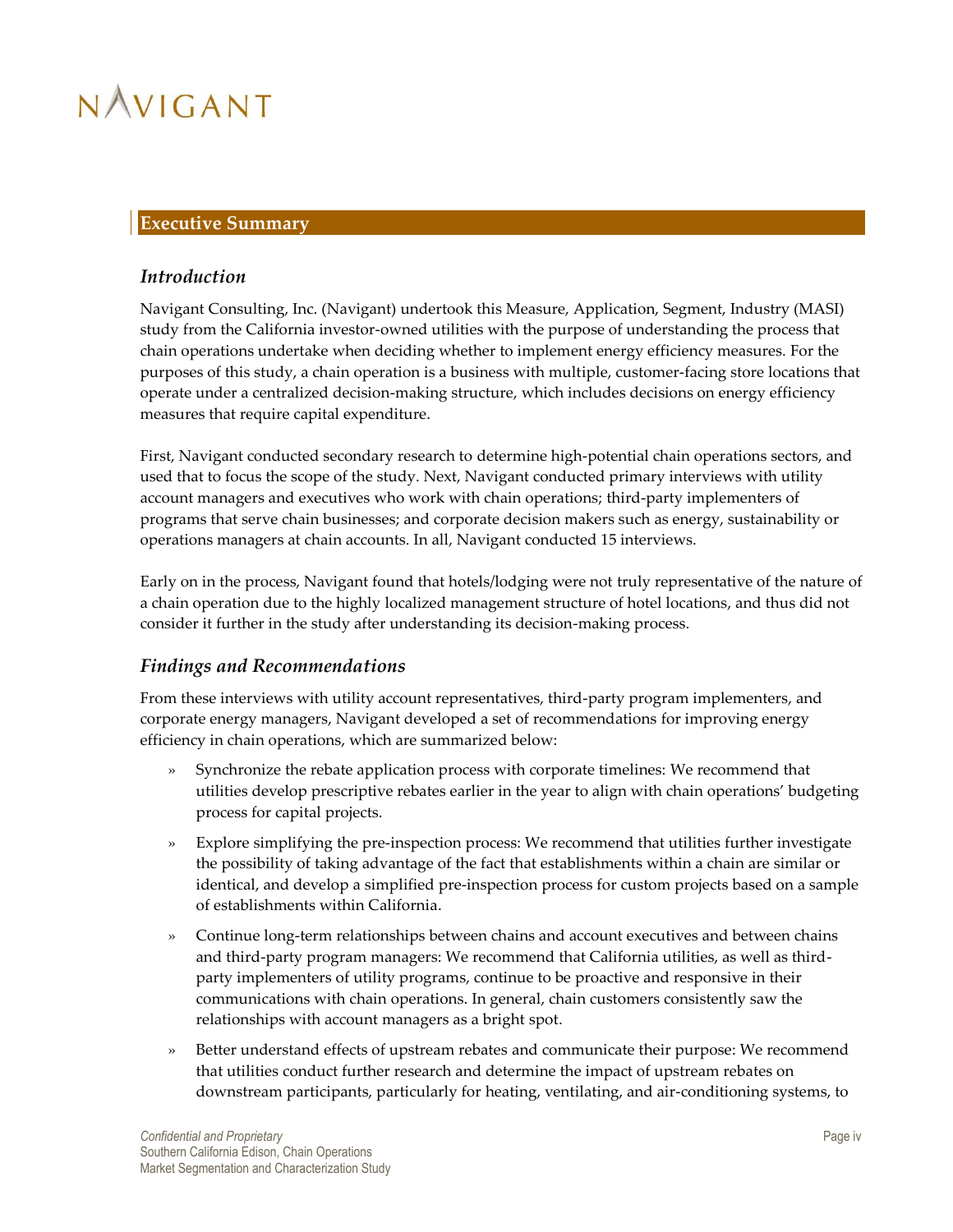ensure that upstream rebates achieve their intended market transformation effect. Utilities should also ensure that downstream customers understand the purpose of the upstream rebates to avoid possible friction with upstream sellers and/or utilities.

- » Explore the need for grocery program in southern California: We recommend that southern California utilities reach out to potential chain grocery customers and possible internal or external program implementers to see if there is a need for a dedicated program similar to that of Pacific Gas and Electric Company's EnergySmart Grocer program.
- » Promote on-bill financing and on-bill repayment as an alternative to capital budgets: We recommend that utilities continue to promote on-bill financing as a way for chain businesses to finance energy efficiency projects. Such efforts should focus on franchisees and on chains implementing more complex projects.
- » Provide technical assistance for energy management systems and advanced measures: We recommend that utilities continue to act as a resource for information sharing and training with respect to energy efficiency measures.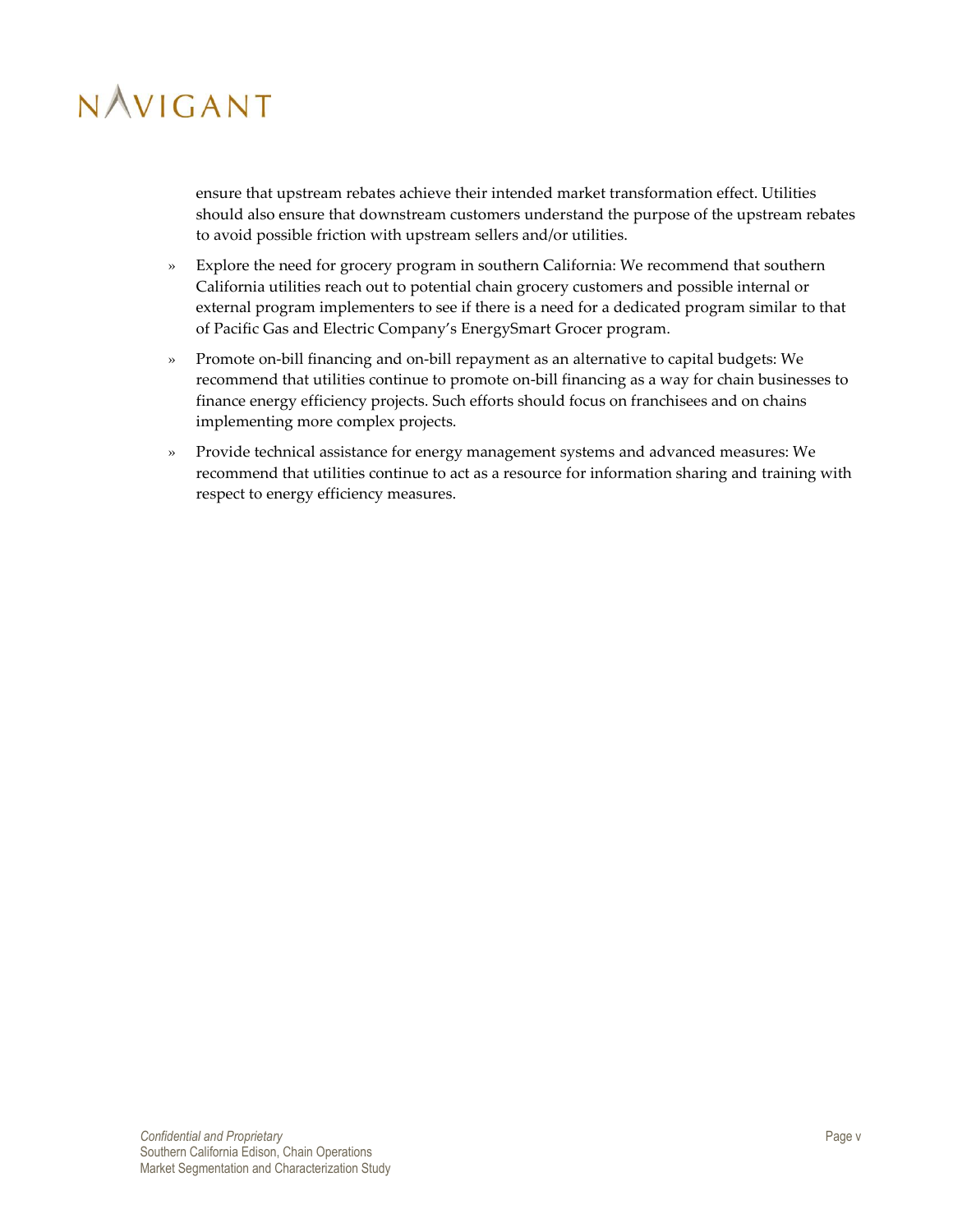### <span id="page-6-0"></span>**1 MASI Description and Introduction**

## <span id="page-6-1"></span>*1.1 Definition of a Chain Operation*

For purposes of this study, chain operations are defined as businesses with multiple, customer-facing store locations that operate under a centralized decision-making structure. In the context of energy efficiency, this means that energy decisions on upgrades such as energy management systems or new heating, ventilating, and air-conditioning (HVAC) equipment are driven from the corporate level. Both corporate-owned and franchise stores and locations can be considered as parts of a chain operation as long as they meet these conditions.

### <span id="page-6-2"></span>*1.2 Value Proposition*

The nature of chain operations presents particular challenges and opportunities for utilities to promote energy-saving measures. Utilities have an opportunity to propagate measures across a large number of facilities at once; however, the challenge is to effectively target and influence the decision makers within the organization to implement these measures. With this study, Navigant Consulting, Inc. (Navigant) intends to help the California investor-owned utilities (IOUs) to better understand the decision-making process that occurs within various types of chain operations. This process includes providing insight into the key market trends, drivers, and barriers within chain operations for energy efficiency initiatives, as well as recommendations for utilities to strengthen their relationships with chain customers and respond to their unique challenges.

## <span id="page-6-3"></span>*1.3 Study Methodology*

Navigant conducted secondary research to determine high-potential chain operations sectors. Navigant evaluated energy intensity data from the 2003 Commercial Building Energy Consumption Survey to identify the highest-potential market sectors.<sup>1</sup>

Navigant also conducted a total of 15 interviews, which consisted of the following:

- » Five interviews with account executives at each of the four California IOUs.
- » Four interviews with third-party program managers with sector-focused programs (i.e., supermarkets)
- » Six interviews with energy managers of chain businesses who are involved with energy management, utilities, incentives, and capital expenditure planning

 $\overline{a}$ 

<sup>1</sup> <http://www.eia.gov/consumption/commercial/data/2003/>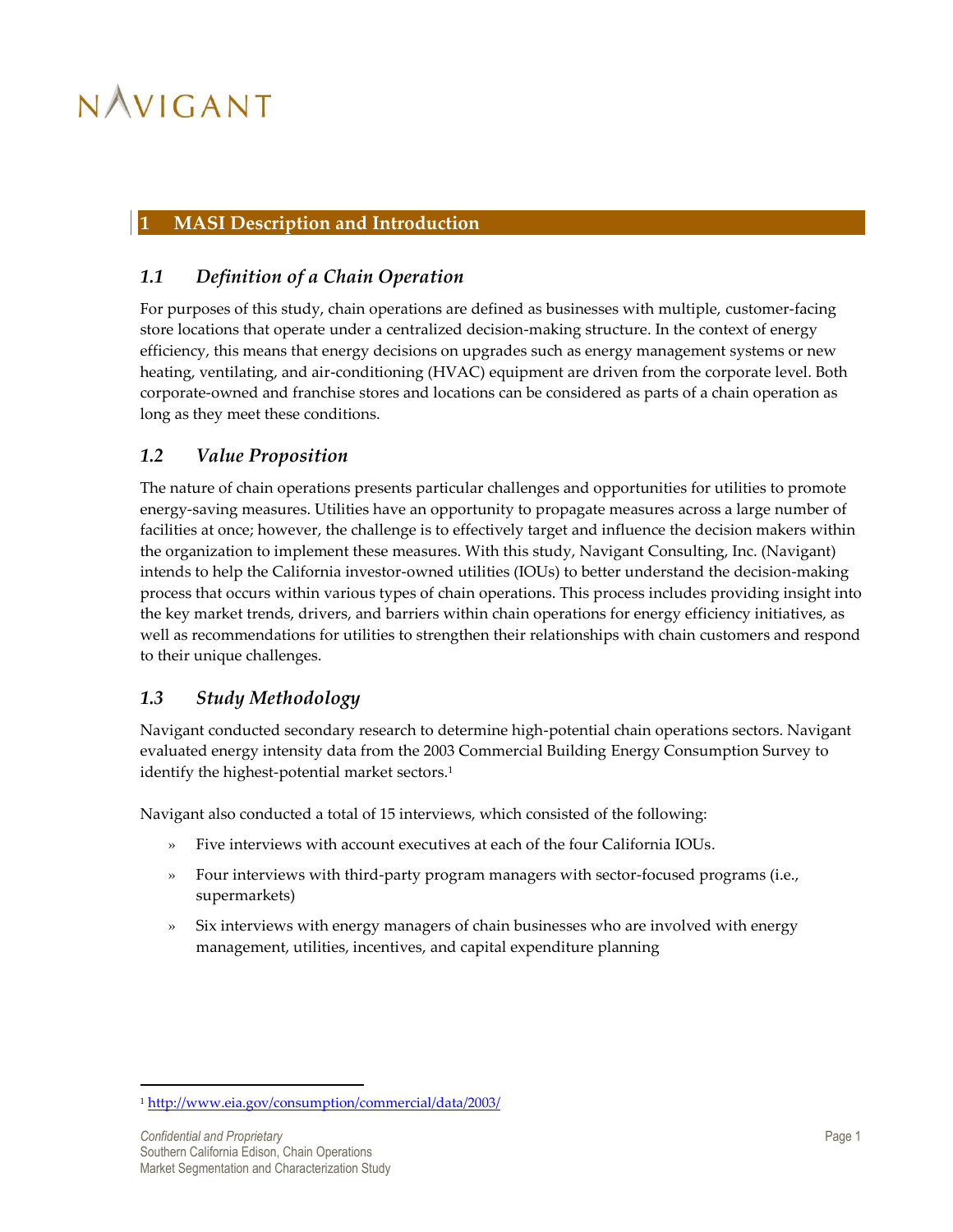## <span id="page-7-0"></span>*1.4 Identification of High-Potential Chain Sectors*

Navigant loosely narrowed its focus to sectors that utilities considered to hold many chain operations while also having high potential for energy savings. This involved two tasks:

- » Conducting secondary research to determine high energy intensity building end uses
- » Interviewing California IOU program managers to determine what types of businesses they consider to be "chain operations"

First, Navigant obtained data from the 2003 Commercial Building Energy Consumption Survey to determine that food service and food sales were the principal building activities that had the highest energy intensity, as seen i[n Figure 1.](#page-7-1) Lodging also represented one of the highest intensity energy consumers.

Navigant applied a qualitative screen to remove health care, malls and public order and safety institutions from the study as businesses or organizations that fall under these building activities generally do not have centralized management of energy consumption and energy efficiency initiatives. This was reaffirmed by interviews with utility account executives, who also did not consider these organizations to be chains.

<span id="page-7-1"></span>



*Source: U.S. Energy Information Administration, 2003*

As a result, food service, food sales, and lodging were the three sectors that were loosely targeted for third-party program manager and energy manager interviews. For clarity, food service consists of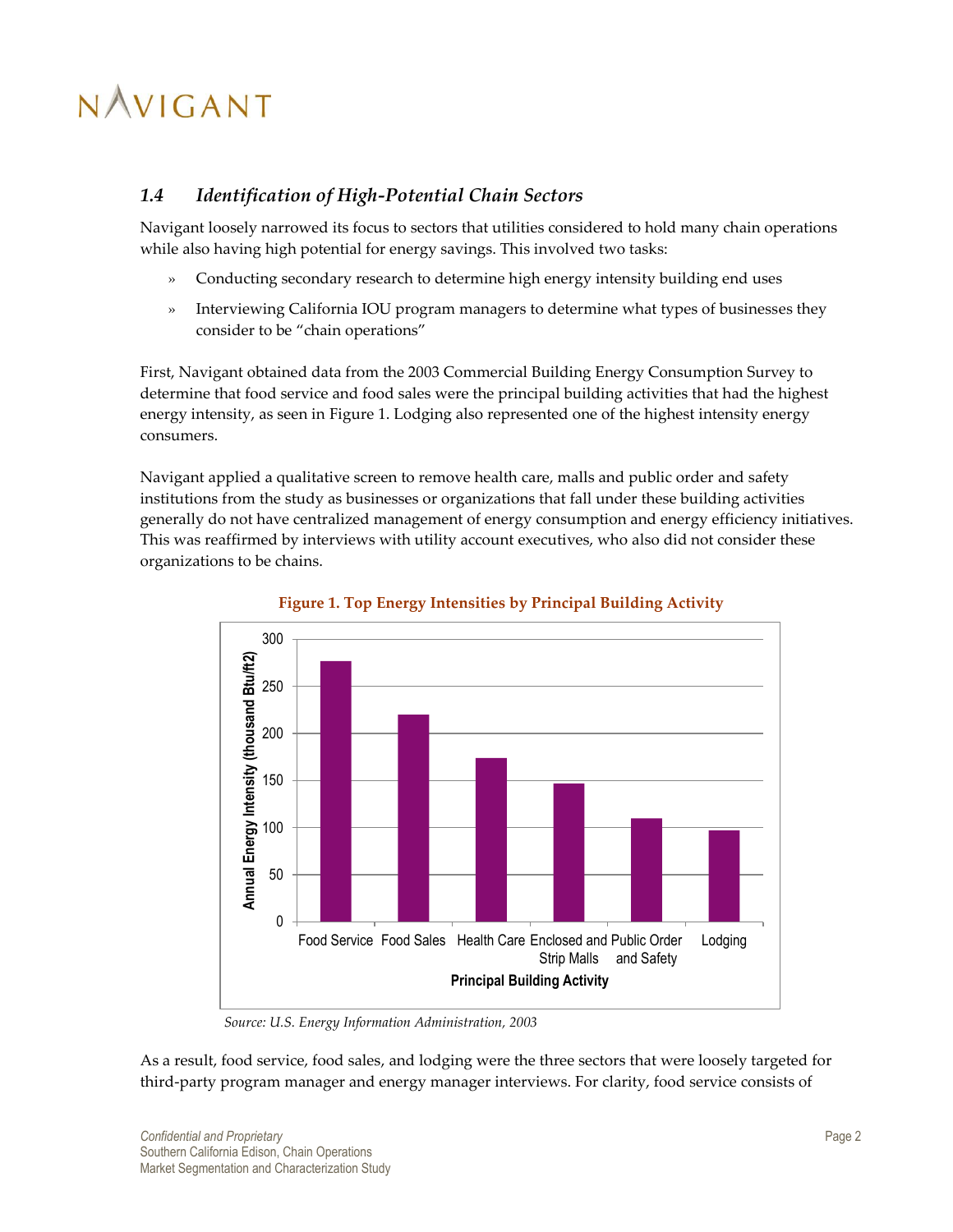

restaurants and fast-food chains, while the food sales sector represents grocery stores and supermarkets. Additionally, while general retail chains were not an initial focus sector for this study, Navigant received opportunities to speak to these types of chains and thought that the information from these interviews would contribute value to this study, so information on retail chains is presented separately in this report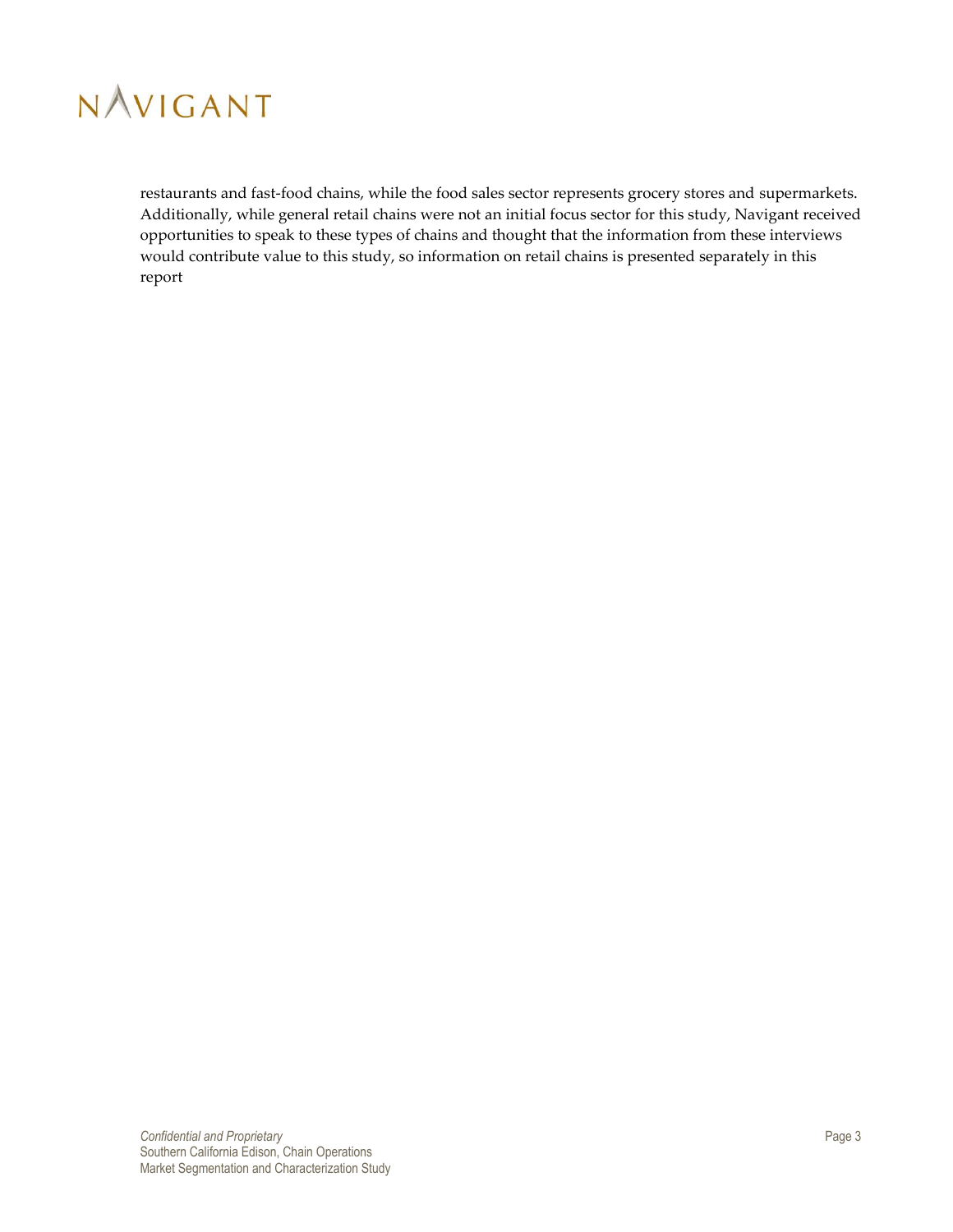### <span id="page-9-0"></span>**2 Current California Program Activities that Benefit Chains**

<span id="page-9-1"></span>This section summarizes existing California programs that benefit chain operations.

### *2.1 Account Management*

Over the course of multiple interviews with utility representatives, Navigant determined that the majority of current California IOU activity within the chain operations space comes in the form of account management. Currently, dedicated utility account executives or third-party program managers are responsible for guiding customers through existing rebate or incentive programs. These account executives and program managers usually focus on a particular type of business (i.e., lodging or grocery stores) and help streamline the application process for rebates, whether the process is for a deemed or custom rebate. Often, this includes the task of marketing outreach and providing new information on rebates and possible opportunities to their respective clients. Account managers tend to be responsible for both chain and non-chain accounts. Thus, although the account management structure does not distinguish between chain businesses and other businesses, it does provide an opportunity to reach out to chain customers.

## <span id="page-9-2"></span>*2.2 Statewide Energy Efficiency Programs*

Likewise, energy efficiency programs offered by the state and by utilities do not focus on chains in particular, but many end up benefiting chain operations. Navigant identified several statewide commercial energy efficiency programs, which are broadly applicable across sectors and offered by all utilities<sup>2</sup>:

- » **Commercial Deemed and Calculated Incentives:** Rebates for installing new energy efficiency measures. Deemed incentives are fixed amounts that apply to measures whose energy savings have been previously estimated. Calculated incentives are assessed on a case-by-case basis and depend on the estimated savings for a particular measure.
- » **Energy Advisor Program:** Education program that helps customers identify and implement energy savings solutions that meet their particular need. Subprograms include the following:
	- o Benchmarking
	- o Online Energy Audits
	- o Site Energy Audits
	- o Continuous Energy Improvement
	- o Retro-commissioning assessments

 $\overline{a}$ 

<sup>2</sup> United States. California Public Utilities Commission. Fact Sheet: Statewide Commercial Program (2013-2014). N.p., Apr. 2013. Web.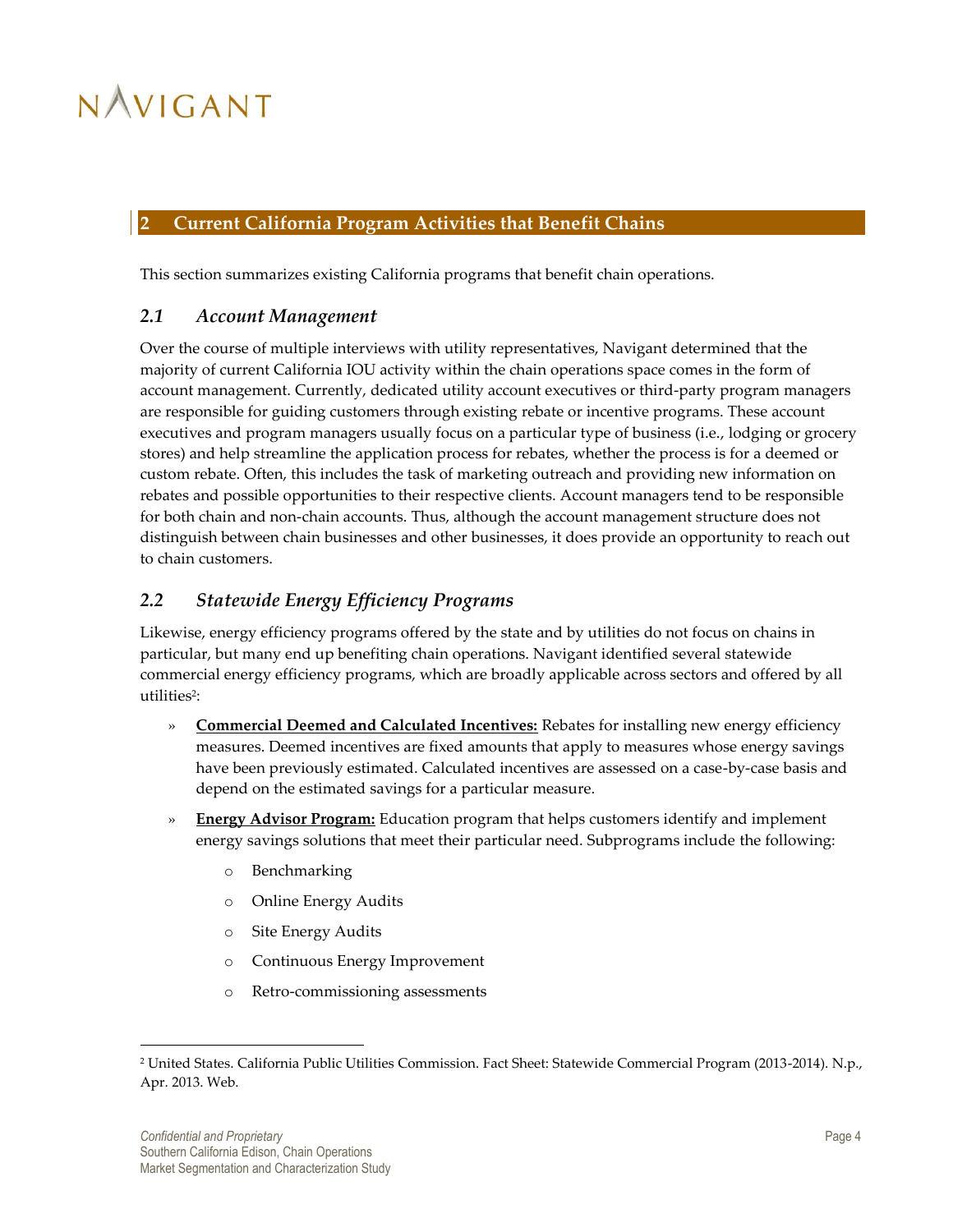- » **Savings by Design:** Uses a whole-building approach to identify and implement energy-saving measures in new construction<sup>3</sup>
- » **Direct Install:** Provides free and/or low-cost equipment retrofits for small businesses, helping them overcome first-cost barriers.
- » **On-Bill Financing:** Allows commercial and industrial (C&I) customers to finance energy efficiency upgrades with zero percent interest loans that are paid back over time as a charge on the customer's utility bill. (For more details, see section [4.1.2.](#page-19-0))

## <span id="page-10-0"></span>*2.3 Sector-Specific Programs*

Navigant also identified sector-specific programs that benefit chains within each sector. These include the following:

#### <span id="page-10-1"></span>**2.3.1 Food Service**

- » **Food Service Technology Center**: Operated by Fisher Nickel for Pacific Gas and Electric Company (PG&E), this is a test facility for commercial kitchen appliances that provides unbiased information and benchmarking of equipment performance to customers.<sup>4</sup>
- » **Food Service Equipment Center:** Operated directly by Southern California Gas Company (SCG), this is a demonstration facility for commercial kitchen appliances that customers can use to "test-drive" equipment.
- » **Instant Rebates! Point of Sale Foodservice Program**: Operated by Energy Solutions for SCG, this program offers immediate rebates to customers on specific energy-efficient equipment upon purchase (at the point of sale).<sup>5</sup>

#### <span id="page-10-2"></span>**2.3.2 Supermarket/Grocery**

» **EnergySmart Grocer**: Operated by CLEAResult for PG&E, this program provides specialized energy efficiency solutions for medium-size to large grocery stores, focusing on refrigeration efficiency measures.<sup>6</sup>

 $\overline{a}$ 

<http://eestats.cpuc.ca.gov/EEGA2010Files/SCG/PIP/Clean/SCG3793 - Instant\_Rebates\_PIP.pdf>.

<sup>&</sup>lt;sup>3</sup> [http://www.savingsbydesign.com/.](http://www.savingsbydesign.com/)

<sup>4</sup> [http://www.fishnick.com/about/overview/.](http://www.fishnick.com/about/overview/)

<sup>5</sup> Instant Rebates! Point-of-Sale ("POS") Foodservice Rebate Program Program Implementation Plan. Publication. California Public Utilities Commission, n.d. Web.

<sup>6</sup> [http://www.energysmartgrocer.org/ca/pge/index.html.](http://www.energysmartgrocer.org/ca/pge/index.html)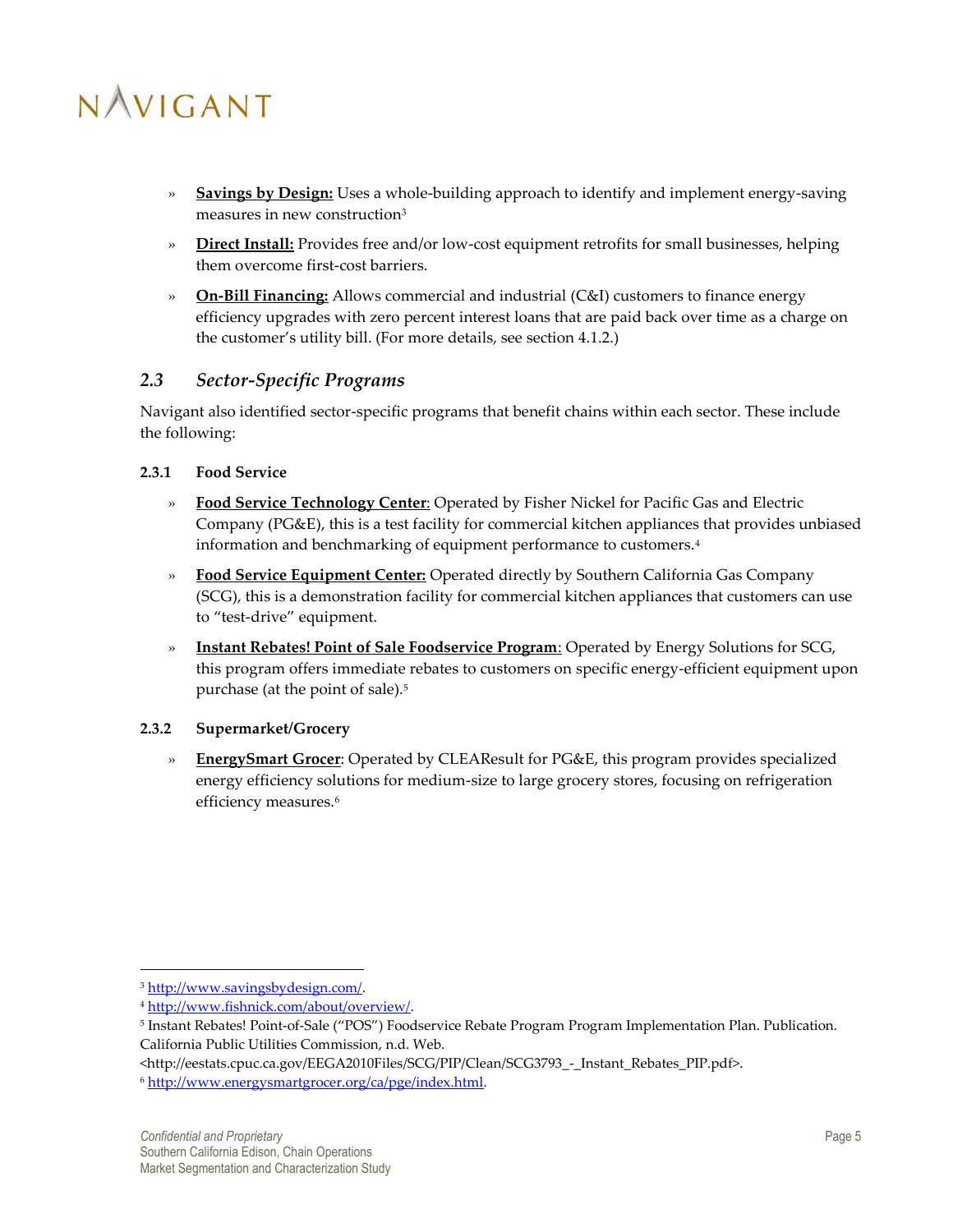#### <span id="page-11-0"></span>**2.3.3 Hospitality**

- » **LodgingSavers**: Operated by Ecology ActionEcoAct for PG&E, LodgingSavers provides free energy audits of lodging facilities and helps implement energy-saving retrofits.<sup>7</sup>
- » **Lodging Energy Efficiency Program:** Operated by Willdan for San Diego Gas & Electric Company (SDG&E), this program is similar to PG&E's LodgingSavers as it helps hotel chains identify and implement energy-saving measures at lodging properties.

 $\overline{a}$ 

<sup>7</sup> [http://www.lodgingsavers.org/.](http://www.lodgingsavers.org/)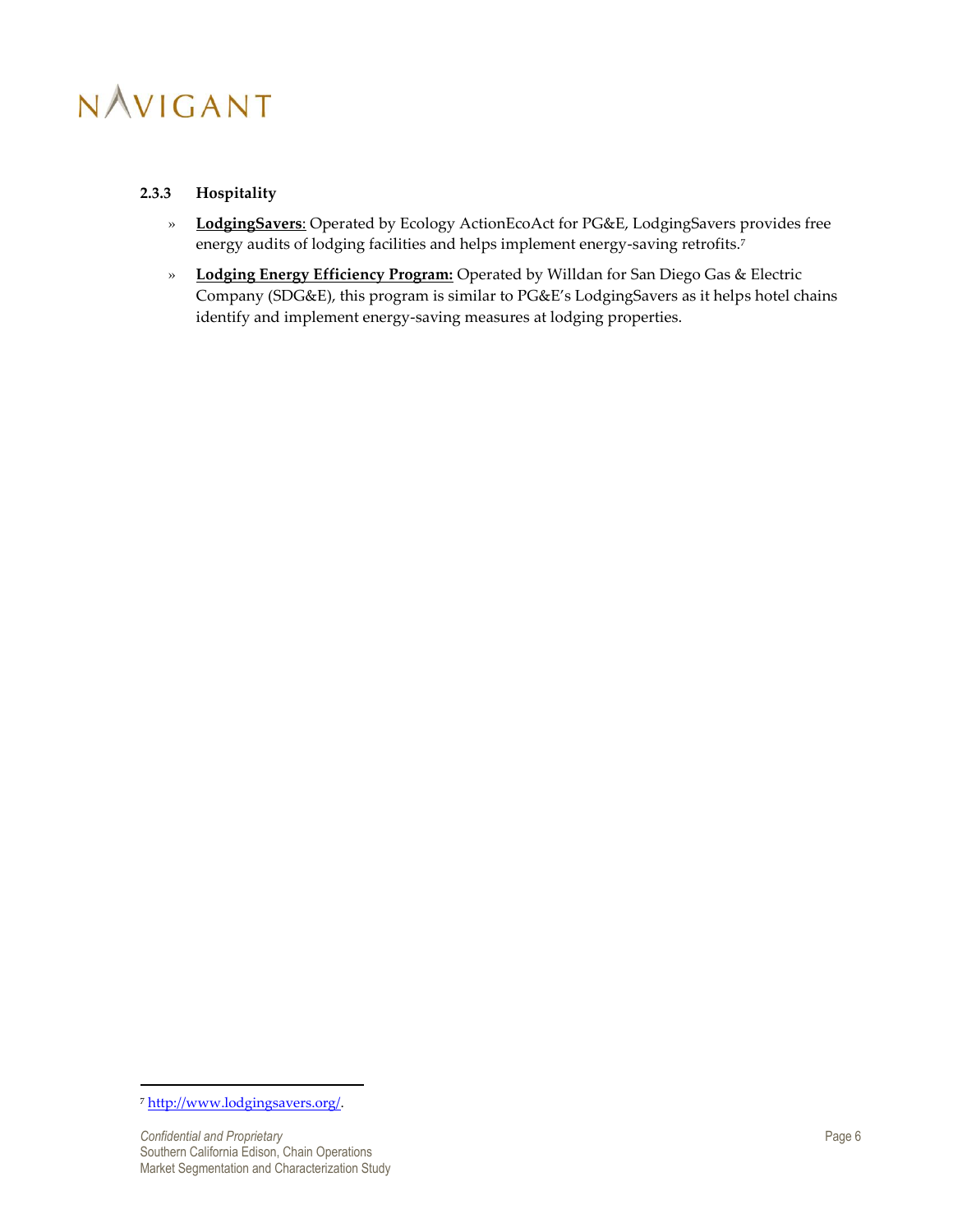### <span id="page-12-0"></span>**3 Corporate Team Structures and Decision-Making Processes**

This section summarizes the key details on energy team structure, differences between large and small chains, and decision-making processes from Navigant's numerous interviews with utility account executives, third-party program managers, and key corporate energy managers.

## <span id="page-12-1"></span>*3.1 Energy Team Structure*

National chain accounts usually have an energy team consisting of several people with decision-making capabilities, in addition to staff working behind the scenes. For large chains, a dedicated energy team may consist of between 5 and 15 people and possess at least a high-level director, if not a vice president, within the company. For smaller chains, decisions are often made at the operational level as owners are more involved in the day-to-day operations of the business. There are few small chains that have dedicated energy personnel, unlike the larger chains.

[Table 1](#page-12-3) describes the energy teams of the six corporate companies interviewed as part of this study. Navigant only interviewed relatively large chains for this study, so conclusions drawn from this data are only applicable toward larger chains.

<span id="page-12-3"></span>

| Code                | <b>Dedicated Team Sizes</b><br>(approximate) | <b>Team Description</b>                                                                                                                                                             |
|---------------------|----------------------------------------------|-------------------------------------------------------------------------------------------------------------------------------------------------------------------------------------|
| 13<br>Grocery 1     |                                              | 12 regional maintenance and operations coordinators plus 1 global coordinator, 4<br>non-exclusive support staff                                                                     |
| Grocery 2           | $8 - 10$                                     | 8-10 employees: 1 department each for lighting, HVAC, procurement, refrigeration,<br>building controls, and carbon footprint; manager of incentives and additional support<br>staff |
| <b>Food Service</b> | 2                                            | 2 dedicated employees: one for supply-side and demand-side energy<br>responsibilities, one for coordinating utility payments; franchise owners                                      |
| Retail 1            | 16                                           | 16 employees on the energy team in three departments (renewables, conservation,<br>procurement; 6 in conservation, which includes energy efficiency                                 |
| Retail 2            | ~10                                          | $\sim$ 10 employees in dedicated energy management team                                                                                                                             |
| Retail 3            | $\mathfrak{p}$                               | Two non-dedicated employees that manage energy as part of the maintenance<br>team                                                                                                   |

### **Table 1. Interviewee Energy Team Sizes and Descriptions**

## <span id="page-12-2"></span>*3.2 Differences between Large and Small Chains*

While Navigant only directly interviewed relatively large chains, insights were provided by utility account executives and third-party program managers as to the nature of different size chains. While there is no definitive threshold for large and small chains, Navigant interprets small chains to be operations with single-digit to double-digit numbers of stores, while large chains are operations with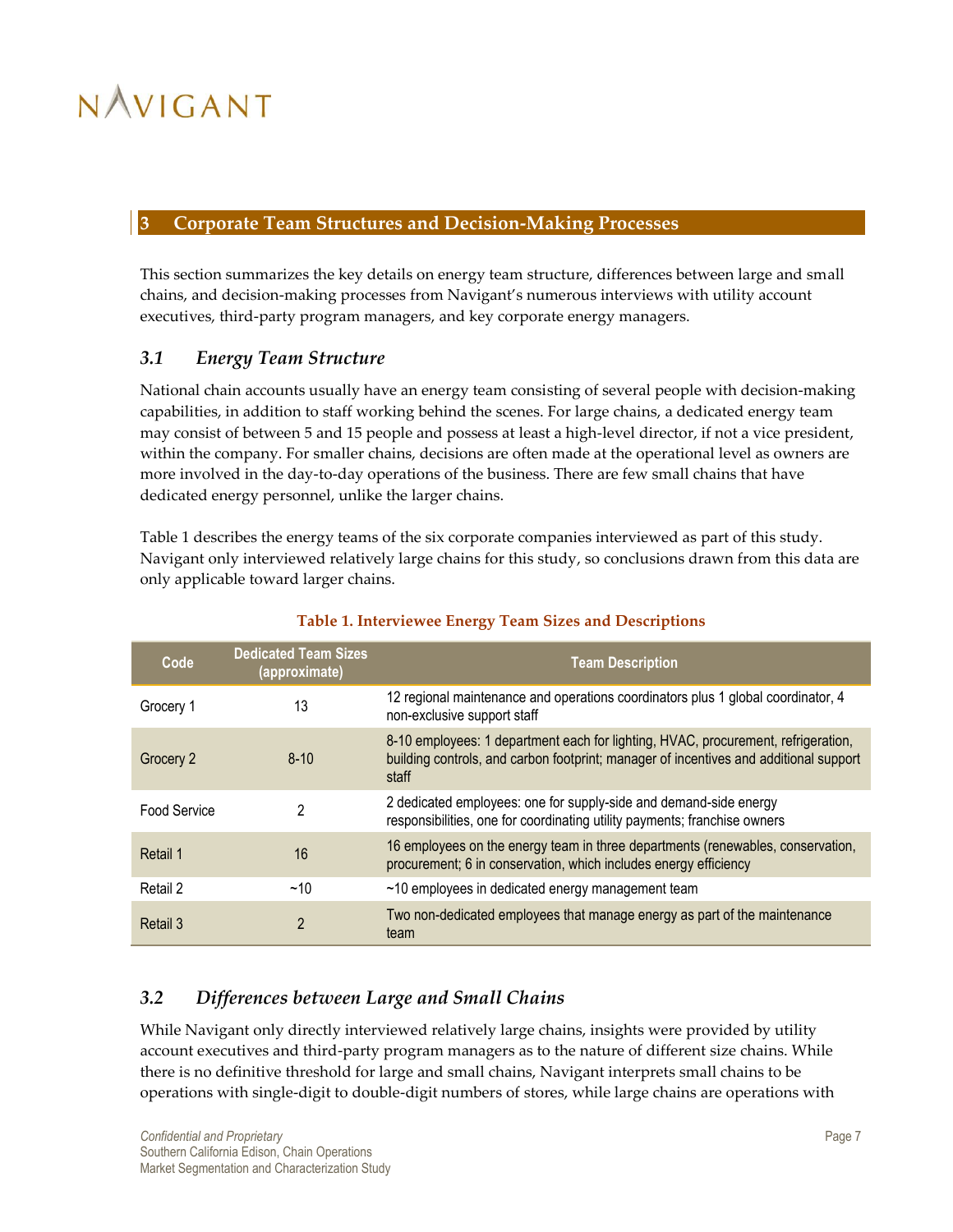hundreds to thousands of stores. These stores do not need to be limited to any particular geography such as the state of California – in other words, chains can be nationwide.

These two size characterizations are important as they have fundamentally different processes for making energy-related decisions. [Table 2](#page-13-2) and [Table 3](#page-13-3) illustrate some of the qualitative natures and differences between large and small chain operations, as described in interviews with utility account executives and third-party program managers.

#### **Table 2. Qualitative Nature of Large Chains**

<span id="page-13-2"></span>

| <b>Benefit/Cost</b> | <b>Description</b>                                                                                                                                |
|---------------------|---------------------------------------------------------------------------------------------------------------------------------------------------|
| $\ddot{}$           | Large chains generally have sustainability objectives.                                                                                            |
| $+$                 | Large chains can have dedicated teams for energy and sustainability initiatives.                                                                  |
| $+/-$               | Large chains generally evaluate energy efficiency opportunities on the basis of<br>their financial value and whether they drive monetary savings. |

#### **Table 3. Qualitative Nature of Small Chains**

<span id="page-13-3"></span>

| <b>Benefit/Cost</b> | <b>Description</b>                                                                                                                                          |
|---------------------|-------------------------------------------------------------------------------------------------------------------------------------------------------------|
| $\ddot{}$           | Small chains have less red tape and bureaucracy when it comes to obtaining<br>approvals for implementing energy efficiency measures.                        |
| $+$                 | Small chains can sometimes implement energy efficiency or sustainability<br>measures at a loss, for the sake of distinguishing themselves from competitors. |
| -                   | Small chains generally do not have dedicated teams for energy/sustainability<br>initiatives and the responsibility falls under the operations manager.      |

### <span id="page-13-0"></span>*3.3 Decision-Making Processes*

One of the key focus areas of this study is what the decision-making process entails for chain operations. Navigant developed insights on each industry using secondary research, industry experience from utility account executives, and third-party program managers and firsthand descriptions of decisionmaking processes from energy managers themselves.

#### <span id="page-13-1"></span>**3.3.1 General Retail**

By nature, retail is a broad sector that can vary dramatically in product mix, store size, and energy consumption. Navigant interviewed energy managers at three retail chains: a clothing chain, a specialty accessories chain, and a wholesale chain. For all three chains, energy efficiency decisions are made within a team that is broadly focused on facilities-related issues. Among the interviewees, these issues also included energy procurement, maintenance, sustainability, and/or renewables. Two interviewees reported that decisions are primarily based on the measure's expected return on investment (ROI), with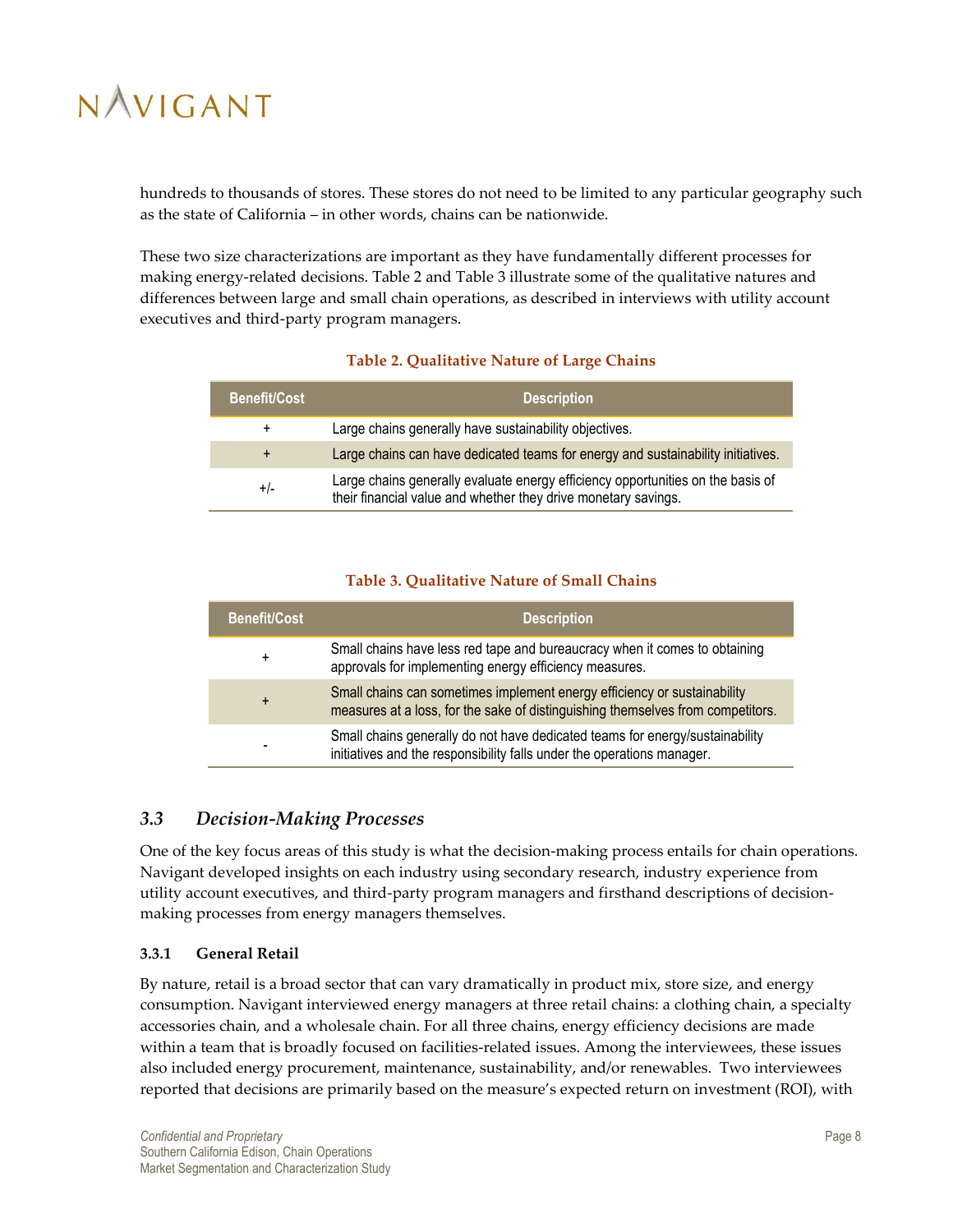

one specifying that a measure with an ROI of 24 months or less would be more likely to get approved (See section [4.1.1](#page-18-2) for a more detailed discussion of financial metrics driving energy efficiency in chains.) Two of three interviewees also reported that energy efficiency measures have to compete with other, non-energy measures or business objectives. On the other hand, decision makers are conscious of how energy efficiency goes hand-in-hand with other business objectives. Non-energy benefits are factored into the decision-making process—for example, two interviewees saw light-emitting diodes (LEDs) as a major opportunity not only for energy savings, but also for the improved customer experience and improved sales that would be influenced by better product lighting.

For the interviewees, ROI seemed to be considered on a store-by-store basis instead of a company-wide basis. This can hinder energy efficiency improvements for certain types of locations. The interviewee at one of the retail chains noted that very small stores have such a low electricity bill to begin with that the labor expense for implementing an energy efficiency measure would far outweigh the operating cost savings.

Interviewees varied in the level of autonomy they had to make energy-related decisions. One interviewee said that it depends on the magnitude of the expenditure, and the energy manager can approve annual budgets of up to \$100,000 per store. The other two interviewees said that their decisions must be vetted and in some cases, management must be convinced to adopt the measures.

In summary, energy efficiency decisions at retail chains seem to be initiated by dedicated corporate energy managers working within an overall facilities team. The energy managers are conscious of the long-term savings of the measures they wish to implement, and do not only focus on the up-front cost. They are also aware that they must compete with other priorities within the organization. Although they may have to seek permission from upper management to implement measures, it is their job to advocate for energy efficiency as long as it is cost effective.

#### <span id="page-14-0"></span>**3.3.2 Groceries**

Decision-making for chain supermarkets seemed to be more structured and segmented than other sectors. One third-party program manager drew a distinction between energy and sustainability, noting that energy managers typically make decisions on energy-saving measures, while sustainability is more relevant to the supply side (e.g., which products to stock). The decision structure itself differed substantially between the two grocery chains interviewed. One supermarket chain is structured by regions, where regional energy managers act as maintenance and operational coordinators. Their energy-related responsibilities include procurement, energy efficiency, and on-site generation projects. The interviewee for this chain is in the role of coordinating programs across all of the operating regions and approving projects that are developed by the regional energy managers.

The other supermarket chain is structured based on type of equipment, with different people responsible for refrigeration, lighting, and HVAC measures. As refrigeration represents the single largest proportion of utility costs in chain supermarkets—the interviewee estimated 50%—the refrigeration team is the largest team, and is regulated "from soup to nuts." In contrast, lighting and HVAC decisions are made when equipment breaks down and needs to be replaced.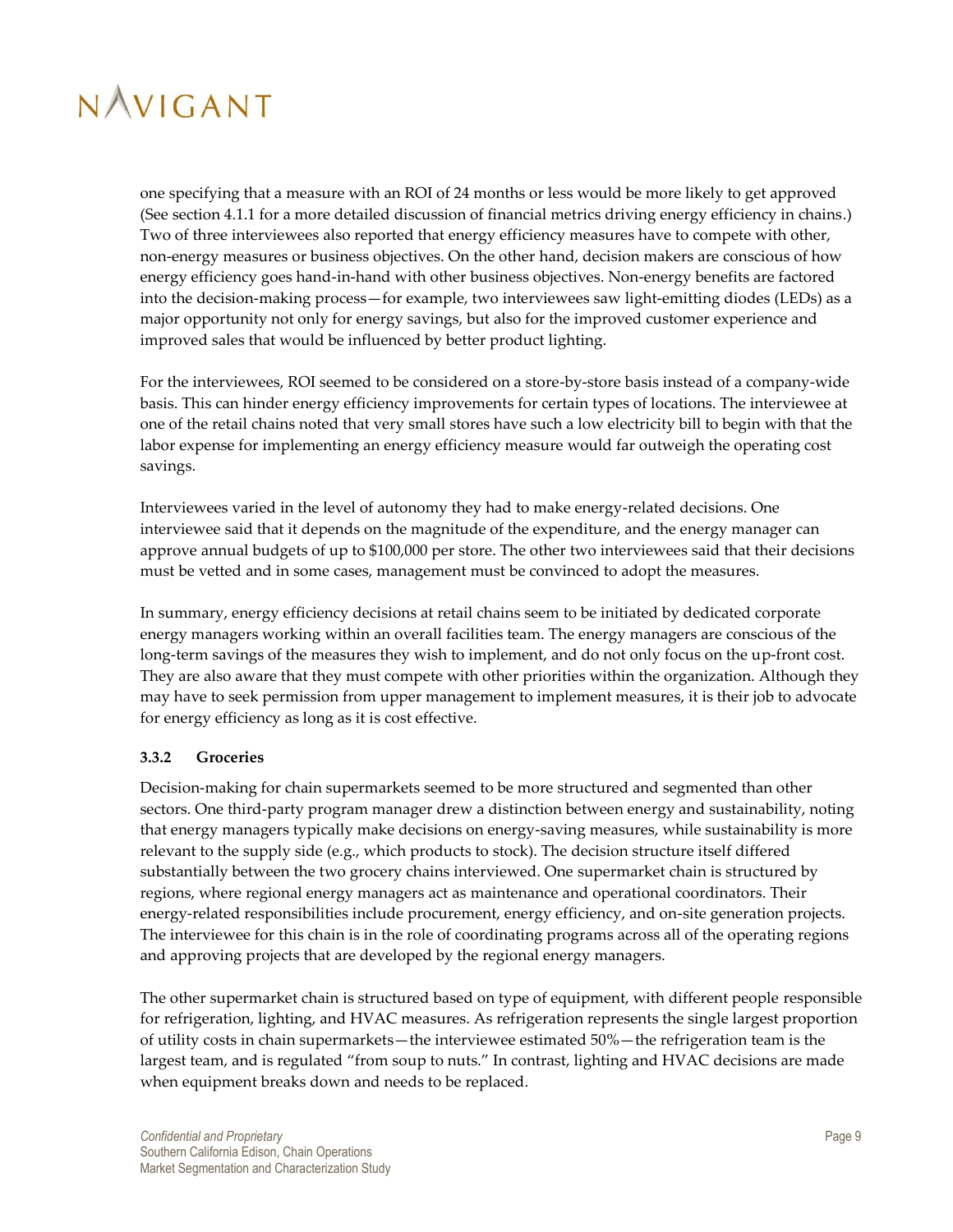

As with other sectors, the two energy manager interviewees in the grocery sector said that ROI was the largest factor in the decision-making process. Likewise, one of the interviewees noted that there is significant internal competition for capital and energy efficiency competes with other priorities.

#### <span id="page-15-0"></span>**3.3.3 Restaurants**

Many restaurant or food service businesses operate under a dual-ownership structure where the corporate company owns a certain percentage of stores and franchisees own the other percentage. This means company-owned stores are fully controlled from the corporate level, while franchisees have a certain degree of autonomy.

Navigant interviewed one fast-food restaurant chain and learned about that chain's decision-making process. This restaurant chain consists of 30% corporately owned stores and 70% franchised stores. The interviewee describes her role as managing energy procurement and demand-side operations for all of the corporately owned stores nationwide, while having some influence on how franchisees manage energy demand.

For corporate-owned stores, energy-consuming equipment upgrade or replacement projects are analyzed for financial, operational, and cooking impacts and then rolled out to stores if approved.

The dynamic between the franchisee and the corporation for this chain fell into two categories for equipment upgrades – critical equipment designated for installment for new franchisees or replacement on burnout (ROB) by the central corporate company, and noncritical equipment that that may or may not be installed by the franchisee. For the first category, approved changes in equipment go into new construction plans. For retrofits, franchisees are contractually mandated to use the approved equipment when replacing the old piece of equipment on burnout.

For the second category, the interviewee puts together a business case to try and convince franchisees to retire their current equipment early. For example, the interviewee has pitched an early replacement of existing broilers due to energy savings, rebate availability, and other soft costs like less labor due to easier cleaning and maintenance. Overall, however, franchise owners are in charge of approving or denying energy efficiency measures for their businesses.

In this chain operation, restaurant franchisees prefer to have a single point of contact within the company from which to receive information.

#### <span id="page-15-1"></span>**3.3.4 Hotels and Motels**

Navigant interviewed two third-party program managers who have worked extensively with hotels, motels, and other lodging facilities.

The key finding from these interviews was that the decision-making process at hotels and motels has a high level of variance due to the complex nature of property ownership. Many hotels may seem to belong to a chain due to the commonalities in name, but are controlled by a myriad of owners. These can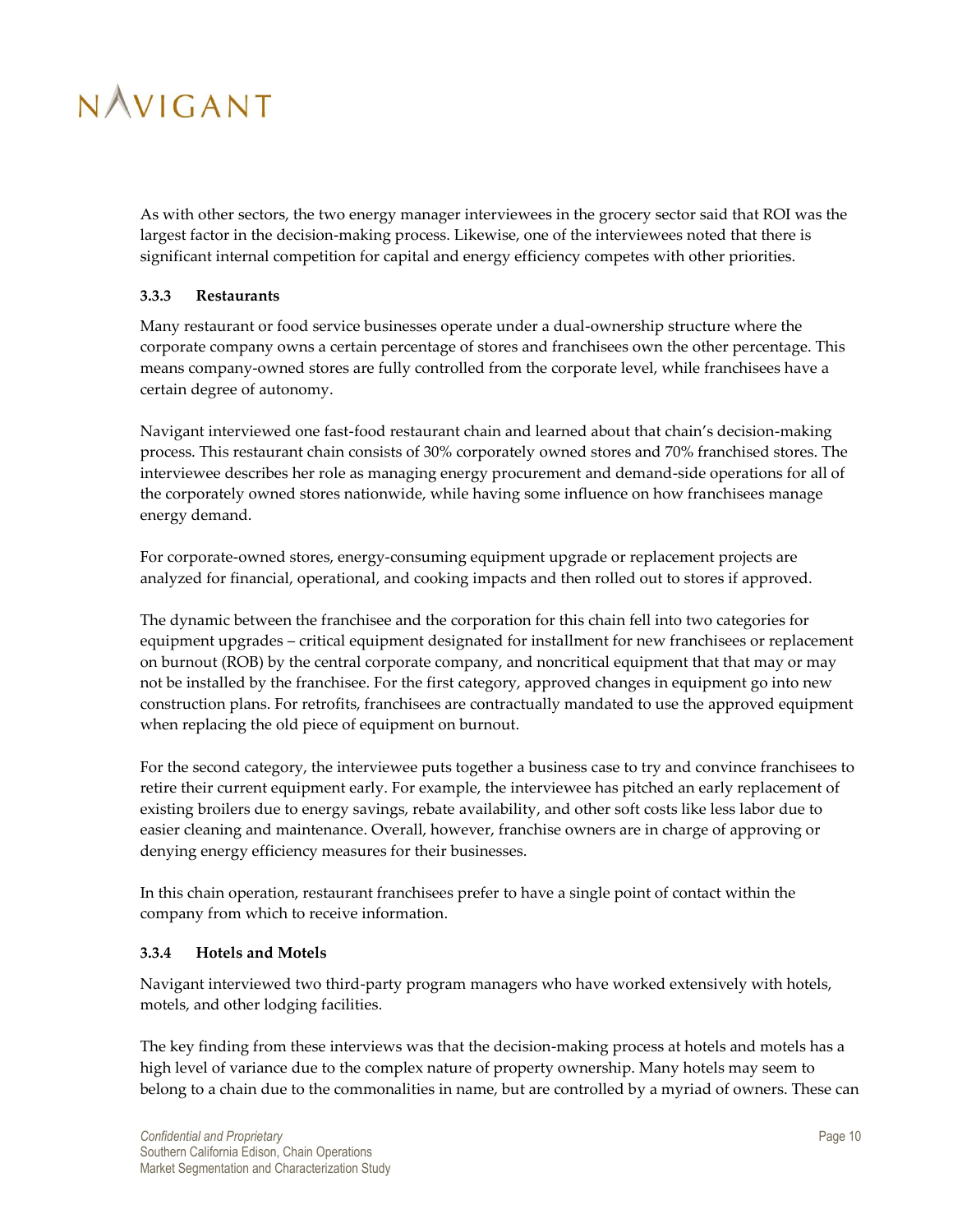include real estate investment trusts, private equity companies, franchisees, and hotel management companies. Looking a[t Figure 2](#page-16-0) as an example, 70% of all properties operating under the Marriott brand name in 2013 were franchised businesses, which paid Marriott a portion of its revenues for use of the name and other services rendered. At the same time, Marriott managed 27% of the properties under long-term (20- to 30-year) agreements with the respective property owners. Finally, Marriot only directly owned 1% of all Marriott-branded properties.



### <span id="page-16-0"></span>**Figure 2. Ownership of Marriott's Hotel Properties for Fiscal Year 2013**

*Source: Market Realist, [http://finance.yahoo.com/news/why](http://finance.yahoo.com/news/why-marriott-hotels-specific-ownership-210012901.html)[marriott-hotels-specific-ownership-210012901.html](http://finance.yahoo.com/news/why-marriott-hotels-specific-ownership-210012901.html)*

As a result, the decision-making process filters up to two stakeholders: the management group and the ownership group, which can be synonymous or different. All projects that affect the operations of the hotel or motel must be vetted and approved by both groups. Due to the dual stakeholder approach to project upgrades, most lodging properties look at energy efficiency investments and upgrades on a property-by-property basis.

For larger properties, the general manager, director of engineering or equivalent employee(s) is responsible for energy usage and utility bills. These employees are held accountable to make sure that utility costs stay reasonable. Ideas for energy efficiency projects often originate from these points of contact, but rarely do general managers or directors of engineering have authorization to make major decisions. Capital expenditures that exceed \$10,000-\$15,000 usually have to be approved by the ownership and management groups. For smaller properties without dedicated site engineers, the decision-making process is shorter because the owner is often involved with paying utility bills and managing energy usage.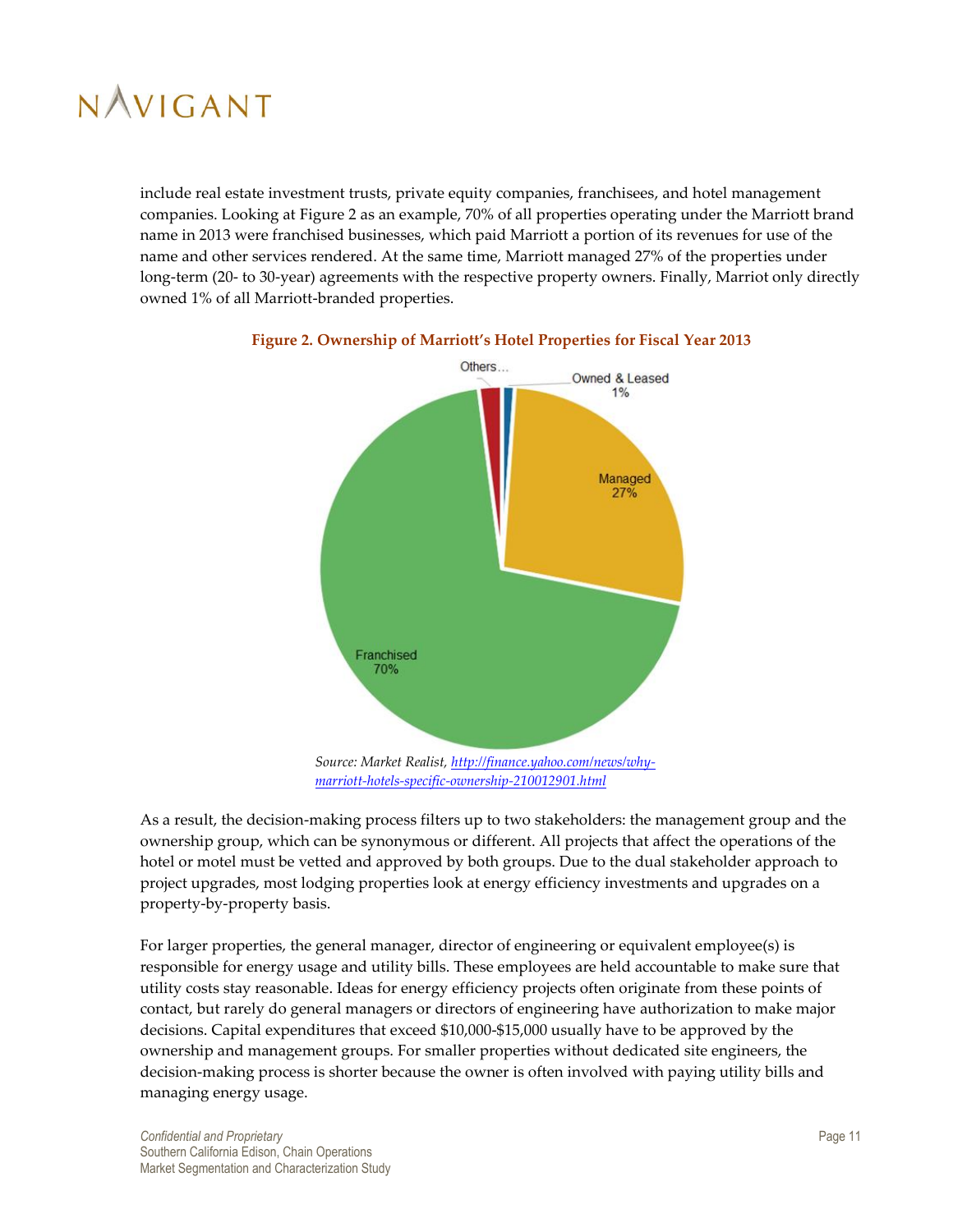

Both third-party program managers interviewed stated that top-down approaches for targeting and marketing to management groups were highly unsuccessful. Navigant observes that while lodging properties may seem to be centrally managed, they are in fact not and should not be considered chain operations for the purposes of this study in energy efficiency for chain operations.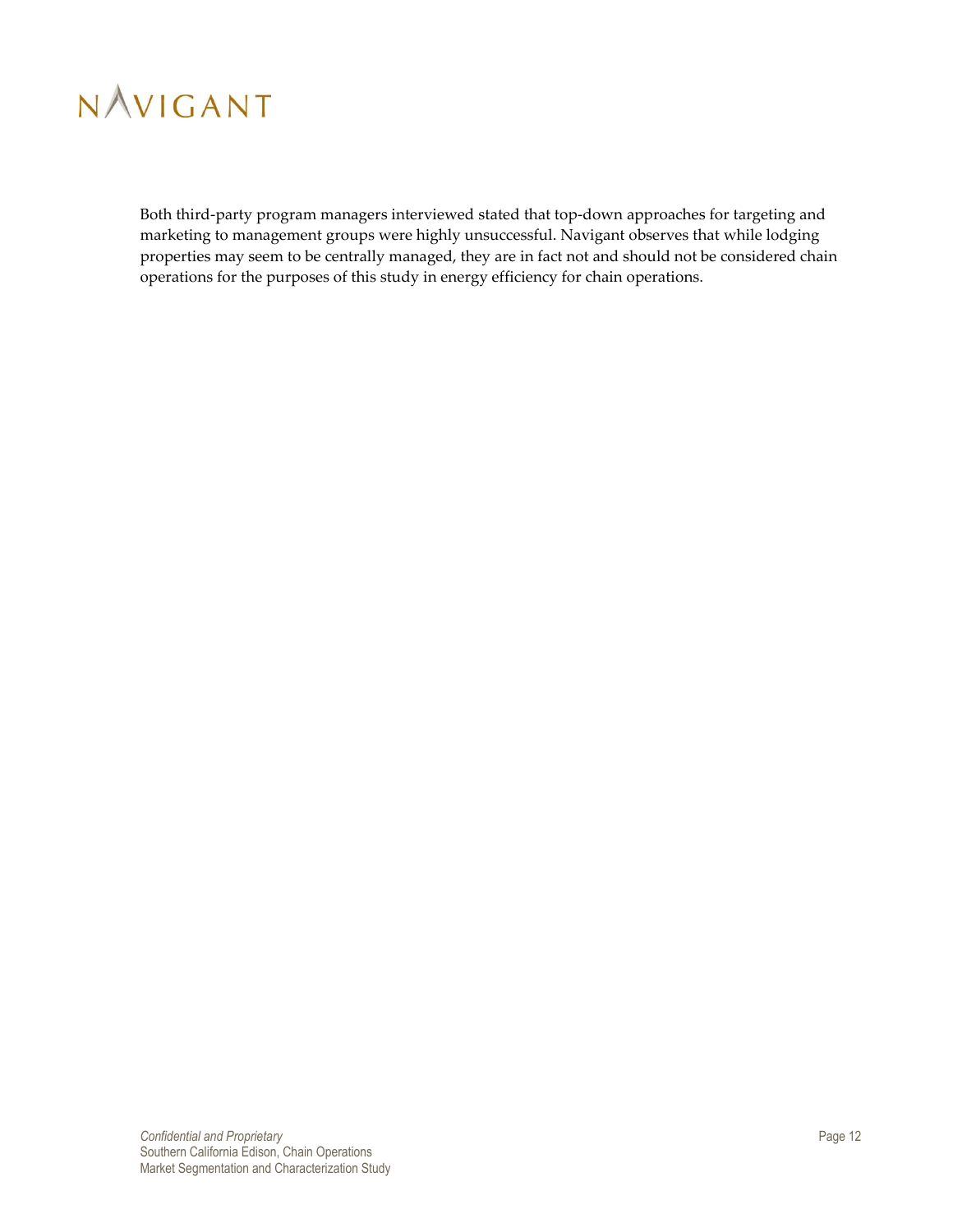### <span id="page-18-0"></span>**4 Market Trends, Drivers, and Barriers**

In this section, Navigant discusses the key market trends, drivers, and barriers with regards to the implementation of energy efficiency in chain operations. Throughout this section, Navigant includes several tables that summarize key findings for each subsection. However, Navigant reports findings that are not just limited to insights from energy manager interviews, which are summarized in the tables, but also from third-party program manager and utility account manager interviews.

## <span id="page-18-1"></span>*4.1 Market Behaviors and Trends*

Chain operations are becoming more and more aware of the impact of energy usage upon their business operations and profit margins. These are reflected in general market trends described i[n Table 4](#page-18-3) and the subsequent subsections in how chains currently view and evaluate energy efficiency as part of their business.

<span id="page-18-3"></span>

| <b>Subject</b> | <b>Financial Metrics</b> | Internal vs.<br><b>On-Bill Financing</b> | <b>Sustainability Policy</b> | <b>Centralized Control</b> |
|----------------|--------------------------|------------------------------------------|------------------------------|----------------------------|
| Grocery 1      | X*                       | Χ                                        | Χ                            |                            |
| Grocery 2      | X                        | X                                        |                              |                            |
| Restaurant     | Χ                        |                                          |                              | Χ                          |
| Retail 1       | Χ                        | Χ                                        | X                            | Χ                          |
| Retail 2       | X                        | X                                        | X                            |                            |
| Retail 3       | Χ                        |                                          | χ                            |                            |

#### **Table 4. Key Chain Operations Market Trends**

\* Within the table, an "X" means that the interviewee discussed the topic and provided information regarding their chain operation in relation to the market trend.

#### <span id="page-18-2"></span>**4.1.1 Financial Metrics**

Chain operations primarily make business decisions. It is rare that green campaigns or goals are enough to drive capital investment. Small energy efficiency projects can usually be accomplished using dedicated energy-related budgets. However, large energy efficiency projects, like most other operational projects, usually must be evaluated based on financial metrics such as return on investment or payback period.

Return on Investment (ROI) is both a threshold and a comparison metric for energy efficiency projects. Higher ROIs are preferable. Payback period is the inverse of ROI. Shorter payback periods are preferable.

At all of the large chain operations interviewed, projects such as LED lighting upgrades or energy management systems (EMSs) must meet a minimum ROI or payback period. Three energy managers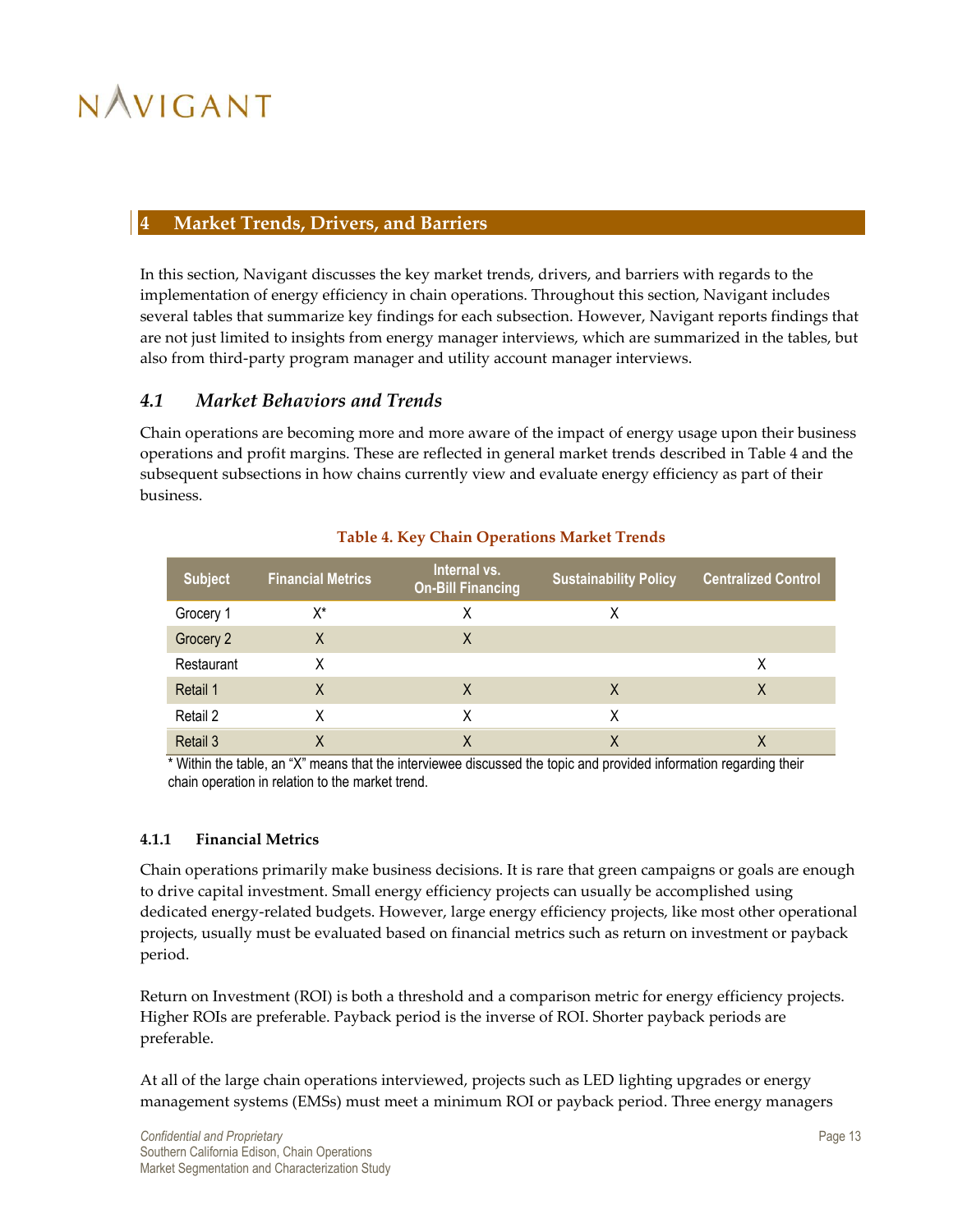stated that their maximum payback period requirement was two years, while two energy managers stated having maximums of three years. This roughly translates to 50% and 33% ROIs, respectively.

Champions of energy efficiency projects must first and foremost justify their projects on an ROI basis. Without meeting minimum financial metrics such as payback period and/or ROI, these projects have little chance of being approved by internal decision makers and those responsible for capital expenditure budgets. Projects that satisfy the minimum threshold for these metrics are then often compared to other projects to evaluate how much the project benefits the company in cost savings, along with other factors like reduced maintenance time or equipment performance.

#### <span id="page-19-0"></span>**4.1.2 Internal vs. On-Bill Financing**

California's utilities offer a slate of financing options to help commercial businesses reduce the capital expenditure burden of installing energy efficiency measures. The California Public Utility Commission's Long-Term Energy Efficiency Strategic Plan, adopted in 2008, made on-bill financing (OBF) available to customers as a way to relieve capital constraints on energy efficiency projects. On-bill financing is a service that allows commercial and industrial customers to finance energy efficiency upgrades with zero percent interest loans from California utilities. Loan repayment takes place via regular charges that are part of customers' utility bills. All four IOUs implement this program, and between 2010 and 2012, lent a combined \$41.5 million to their customers.<sup>8</sup> OBF funds were renewed for the 2013-2014 program cycle, with approximately \$106 million allocated for utility customers.<sup>9</sup>

Additionally, the CPUC authorized funds for pilot programs in on-bill repayment (OBR), which is similar to OBF but allows customers to repay third-party loaners or leasers on their utility bills. However, one key difference between OBR and OBF is that OBR will have a market interest rate, whereas OBF has zero percent interest rate.

Although most chain energy manager interviewees were aware of on-bill programs, all of the interviewees' companies resorted to in-house financing to pursue energy-related equipment upgrades, preferring to utilize internal capital. According to multiple account executives from utilities, large chain operations often have access to cheaper capital in-house, rather than looking outward for financing from banks or utilities. Additionally, with internal access to capital, chains find it less complex to finance projects themselves than to obtain financing across multiple utility territories. (Note that this is different from obtaining rebates across multiple utility territories, which is usually simpler in the sense that rebates are one-off items and do not require payment schedules, credit checks or other complexities that are included in the process of obtaining loans.)

Grocery stores in particular have benefited from on-bill financing, according to one third-party program manager. This program manager discussed how on-bill financing has enabled several grocery chains to commit to projects that would normally have a five- to 10-year payback period – far higher than the twoor three-year maximum that most chains can tolerate. The varying feedback on in-house vs. on-bill

 $\overline{a}$ 

<sup>8</sup> United States. California Public Utilities Commission. Fact Sheet: Energy Efficiency On-Bill Financing Program (2010-2012). N.p., July 2010. Web.

<sup>9</sup> http://www.caleefinance.com/wp-content/uploads/2014/02/Finance-Roadmap-Update-Webinar-Slide-Deck-02-27- 2014.pdf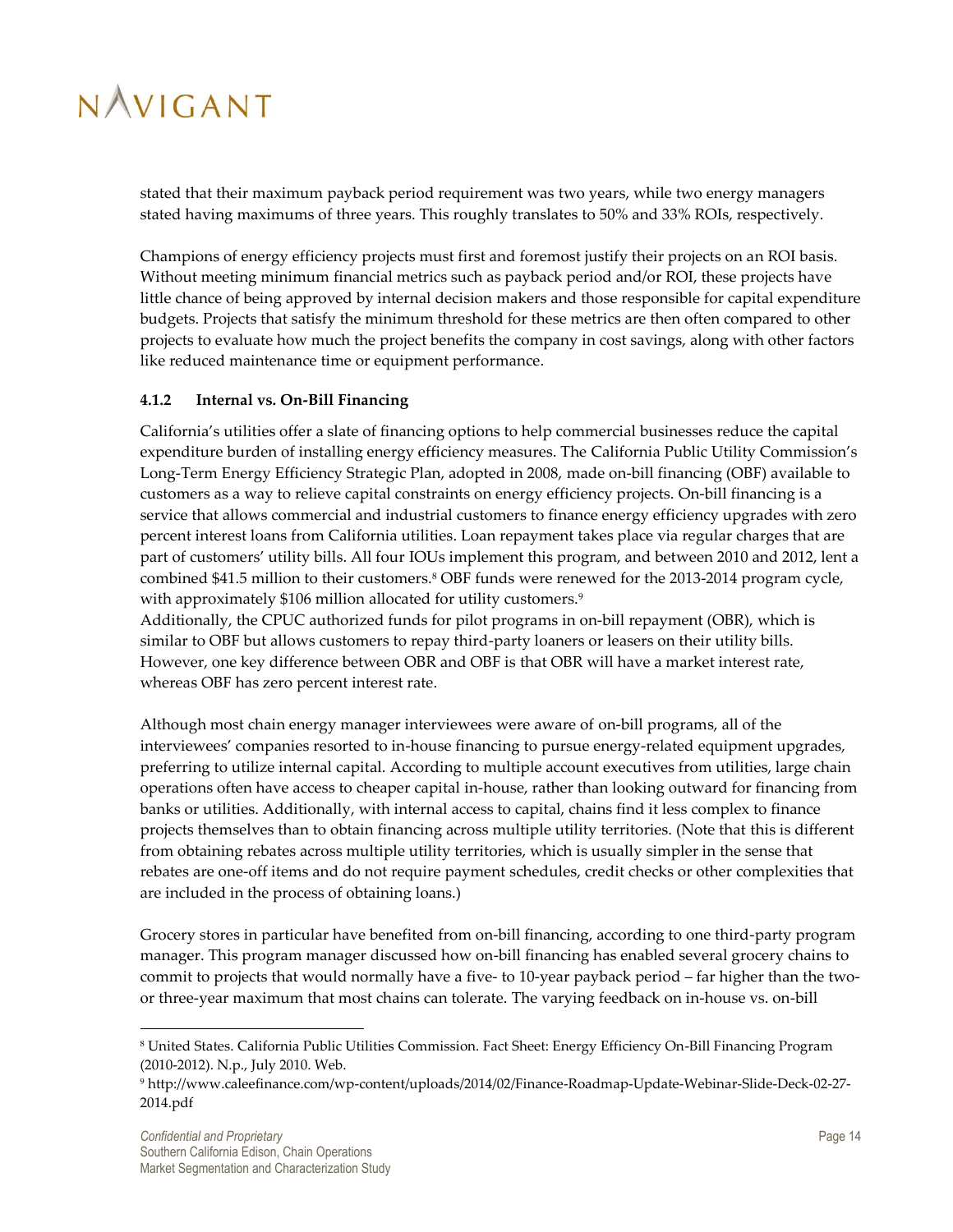

financing suggests that while on-bill financing may not be utilized by a majority of chains, it may still have applications in certain situations. Importantly, OBF can shift the perception of an energy efficiency measure from a capital expenditure to an operational expenditure by adding the cost to the energy bill along with other operational expenditures. Particularly as chains move beyond projects with short payback periods to more complex or more expensive projects, on-bill financing may help projects with longer-term paybacks compete with other priorities at the chain.

#### <span id="page-20-0"></span>**4.1.3 Corporate Sustainability Objectives**

Four interviewees pointed to their companies' nationwide sustainability objectives, which played strong roles in driving energy-efficient equipment upgrades by holding their companies accountable to the public. These included the following:

- » Participating in the U.S. Department of Energy's (DOE's) Better Buildings Challenge, which targets reducing carbon emissions by 25% by 2015, compared to a 2008 baseline<sup>10</sup>
- » Targeting to directly reduce energy consumption by 30% by 2020, compared to a 2010 baseline
- » Committing to a zero material or food waste culture
- » Obtaining ENERGY STAR certification for 75% of all buildings by the end of 2015

As chain operations are numerous, larger, and generally publicly owned by nature, corporate sustainability policies are commonly implemented across chains. However, the energy managers interviewed believed that sustainability objectives were secondary or tertiary to financial considerations when it came to project decisions.

#### <span id="page-20-1"></span>**4.1.4 Centralized Store Management**

Centralized store management has become more and more popular as chain operations look to develop a higher level of control over energy consumption. One utility account executive relayed that there is a lot of interest in developing capabilities to control individual store temperature set-points and lighting schedules from a centralized location. Centralized energy management allows easier tracking and consolidation of energy consumption, which in turn can help companies more efficiently plan around energy costs and identify inefficient equipment across multiple stores for potential upgrades. This also gives the company better control over lighting and temperature set-point schedules. This growing trend is evidenced by the fact that three of the energy manager interviewees have already begun looking or have implemented centralized EMSs. Utilities can capitalize on this trend by providing technical expertise and recommendations for how to approach installing these systems, as well as possibly providing financial incentives to lower the capital costs of such systems.

 $\overline{a}$ 

<sup>&</sup>lt;sup>10</sup> [https://www4.eere.energy.gov/challenge/home.](https://www4.eere.energy.gov/challenge/home)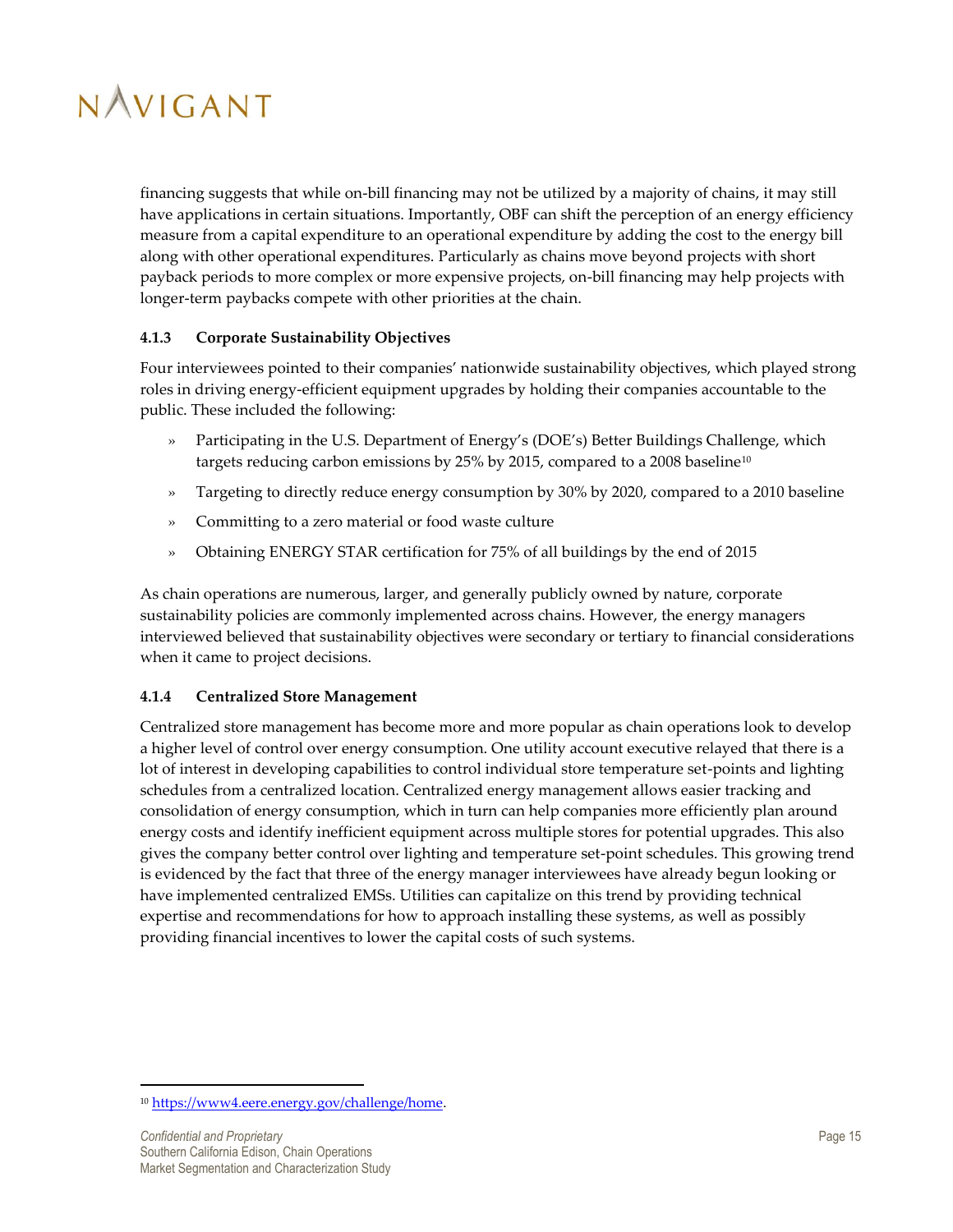## <span id="page-21-0"></span>*4.2 Key Drivers*

Navigant identified a number of key drivers that are currently driving energy efficiency within chain operations. These drivers are summarized in [Table 5](#page-21-2) and are explained in more detail in the subsections below.

<span id="page-21-2"></span>

| <b>Subject</b> | <b>Cost Savings &amp;</b><br><b>Market Competition</b> | <b>Driven Utility Reps</b> | <b>Customer Experience</b> | <b>Highly Driven Program</b><br><b>Implementers</b> |
|----------------|--------------------------------------------------------|----------------------------|----------------------------|-----------------------------------------------------|
| Grocery 1      | Χ                                                      |                            | Χ                          | Χ                                                   |
| Grocery 2      | Χ                                                      |                            |                            |                                                     |
| Restaurant     | Χ                                                      | Χ                          |                            |                                                     |
| Retail 1       | X                                                      | Χ                          | X                          |                                                     |
| Retail 2       | Χ                                                      |                            | X                          |                                                     |
| Retail 3       | Χ                                                      | Χ                          | X                          |                                                     |

#### **Table 5. Key Drivers Discussed in Energy Manager Interviews**

\* Within the table, an "X" means that the interviewee discussed the topic and provided information regarding their chain operation in relation to the market trend.

#### <span id="page-21-1"></span>**4.2.1 Cost Savings and Market Competition**

Many chains are under competitive market pressures to keep operational costs low in order to preserve already small margins – particularly in the case of grocery stores and restaurants. Small changes in energy costs can make a significant impact on per-store earnings. Multiplying these energy savings by the sheer volume of stores in a large chain grocery or restaurant operation results in significant cost savings. One grocery store interviewed said that energy is the third highest cost category in the business, behind leasing and payroll costs, while the restaurant interviewed pays a portion of its bonuses to operations staff based on keeping energy costs below target thresholds.

Less tangibly, businesses within a sector also compete for "green cred." Several chains reported having corporate sustainability objectives (see section [4.1.3\)](#page-20-0), and one specifically said that they look at other companies when they are setting their own carbon reduction goals and they want to be leaders in their industry.

This type of competition can also drive specific equipment decisions: One manager of a grocery-focused, third-party-run program said that groceries often make decisions based on what other grocers are doing, and that national chains tend to set trends. This is particularly relevant to visible, customer-facing measures such as LED lights, where there is pressure to meet a certain customer expectation.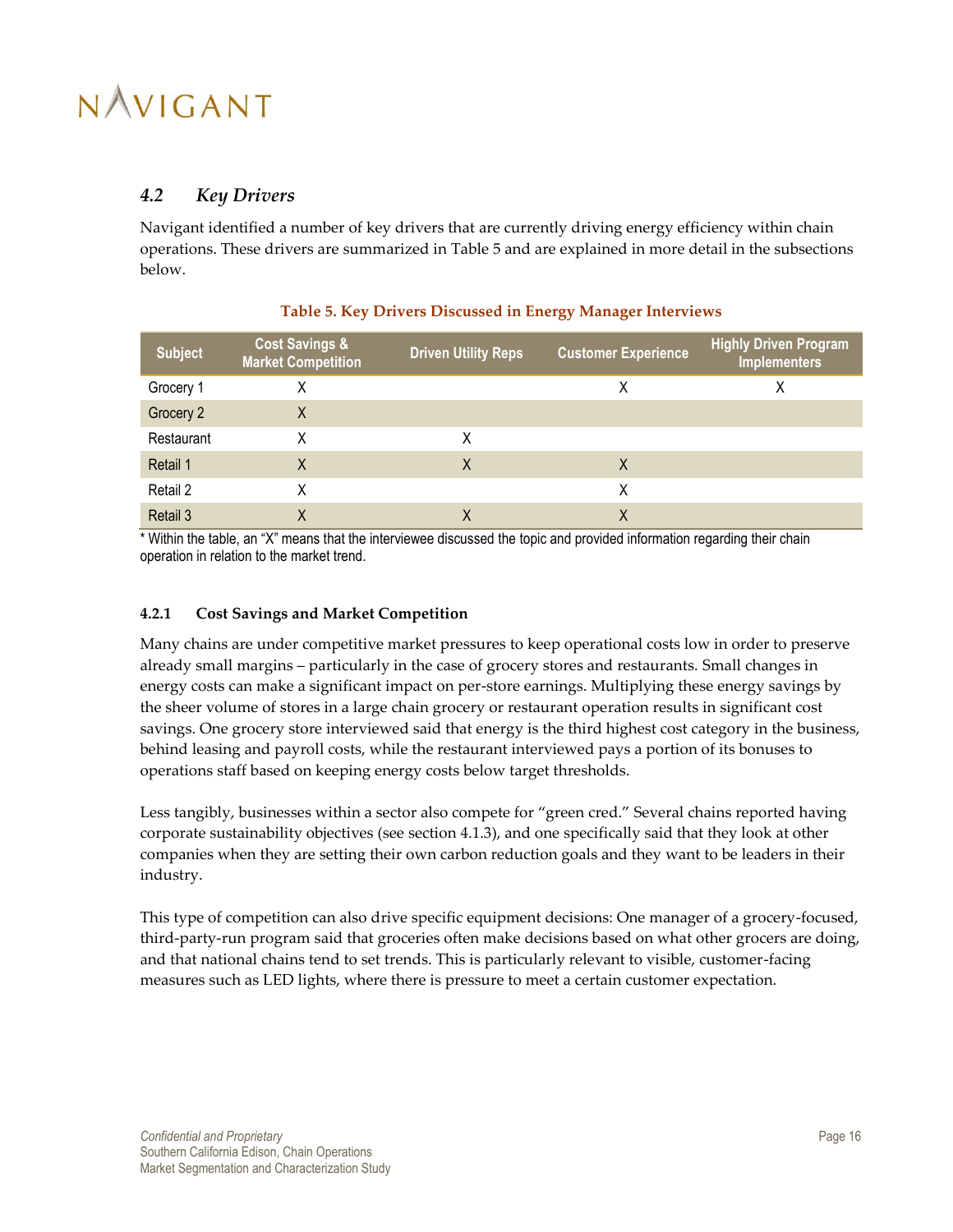#### <span id="page-22-0"></span>**4.2.2 Utility Representatives**

The chains we interviewed were all large enough to have dedicated account managers from their utilities. The account managers work directly with the chain's energy team to help them implement and identify projects and apply for incentives. In general, energy managers we interviewed were pleased with the utility representatives they work with, with two describing them as "proactive." Actions taken by account managers and reported by interviewees included the following:

- » Informing their customers of new energy efficiency programs that customers can participate in
- » Helping fill out rebate forms, and in particular assisting with the technical calculations
- » Responding to customers' questions and concerns on a timely basis
- » Attending conferences to interact further with customers

Aside from driving energy savings through the technical assistance and information they provide, account managers act as a key link in maintaining a good relationship between utilities and their customers. Three interviewees felt that account managers were on their side and that account managers "go to bat" for them in terms of pushing for customer rebates and incentives. Thus, dedicated account managers can be a key driver of customer engagement with their utilities and, consequently, energy savings.

#### <span id="page-22-1"></span>**4.2.3 Customer Experience**

In-store customer experience is a highly researched topic for any kind of consumer-facing, brick-andmortar store, and this is reflected by opinions from interviewees across multiple sectors.

Two of three general retail chains are replacing standard incandescent, fluorescent or halogen lamps with LEDs because of the enhanced quality associated with those bulbs, in addition to the energy efficiency benefits. One retail chain that Navigant interviewed stated that they are strongly considering switching out all track lighting with LEDs, as LEDs tend to have high color rendering index, a measurement of light quality.

Another grocery store interviewed discussed how they were replacing refrigeration lighting with LEDs, again for the dual reasons of enhanced lighting quality and energy savings. In general, interviewees believe that LED lighting generates a more buoyant, welcoming environment than traditional fluorescent or halogen lights. Utilities can take advantage of this driver by highlighting the non-energy, customer-related benefits of certain energy measures.

However, a focus on customer experience can also lead to practices that waste energy. One retail interviewee noted that it is common practice for small shops to leave their doors open because of the belief that this attracts customers. This can result in huge amounts of energy being used to condition the space. In this type of situation, utilities may wish to focus on strategies to save energy despite such practices (e.g., air curtains) or interventions that encourage chains to avoid such practices.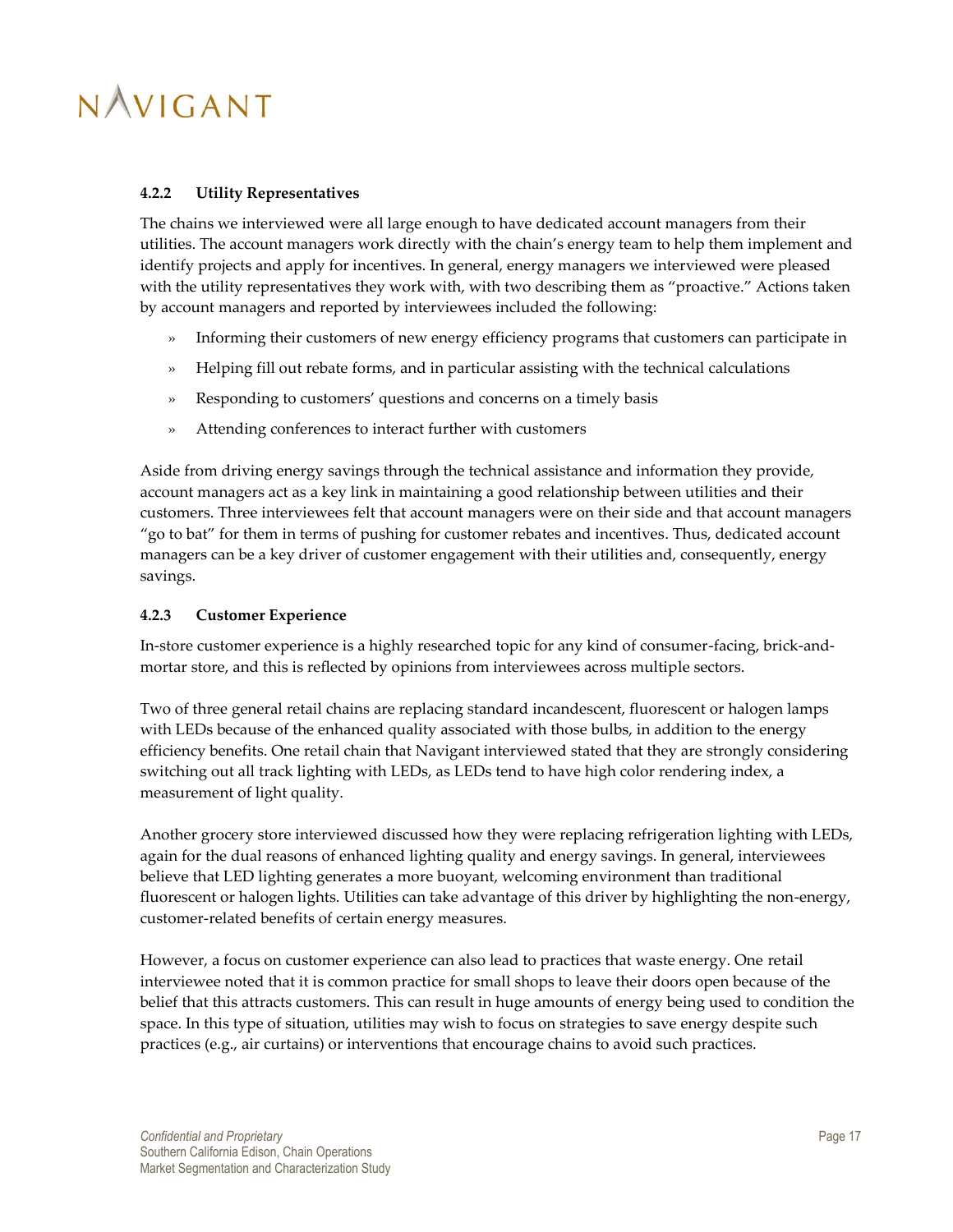#### <span id="page-23-0"></span>**4.2.4 Highly Driven Third-Party Program Implementers**

Third-party program implementers are independent companies that are contracted by utilities to manage energy efficiency programs on the utilities' behalf. They can be a key link between the utility and the customer. One grocery store manager who had participated in numerous utility-run and thirdparty run programs stated that he thought third-party implementers tend to run prescriptive programs particularly effectively because they are highly invested in the performance of the programs. Third-party implementers have different incentives from utilities because the majority of their revenue streams are dependent on how they perform in running utility-sponsored programs. Achieving high success rates for these programs is critical for these implementers to earn both performance-based incentives and repeat business in the future, the latter of which is based on developing a successful track record.

A third-party program manager we spoke with saw their program as the link between the customer and utility because of their hands-on approach towards helping customers. Other third-party implementers had similar perspectives. These implementers credited the key to their continued success around three factors:

- » Being as proactive as possible in reaching out to chain customers
- » Maintaining long-term relationships with key energy staff at chains
- » Providing technical expertise along with strong industry background

These findings suggest that utilities should continue to implement successful third-party programs and work together to share best practices across utility territories.

### <span id="page-23-1"></span>*4.3 Key Barriers*

Interviewees identified a number of key barriers encountered in recent years while attempting to drive lower energy use within their respective companies. These barriers are summarized in Table 6 and are explained in further detail in the subsequent subsections.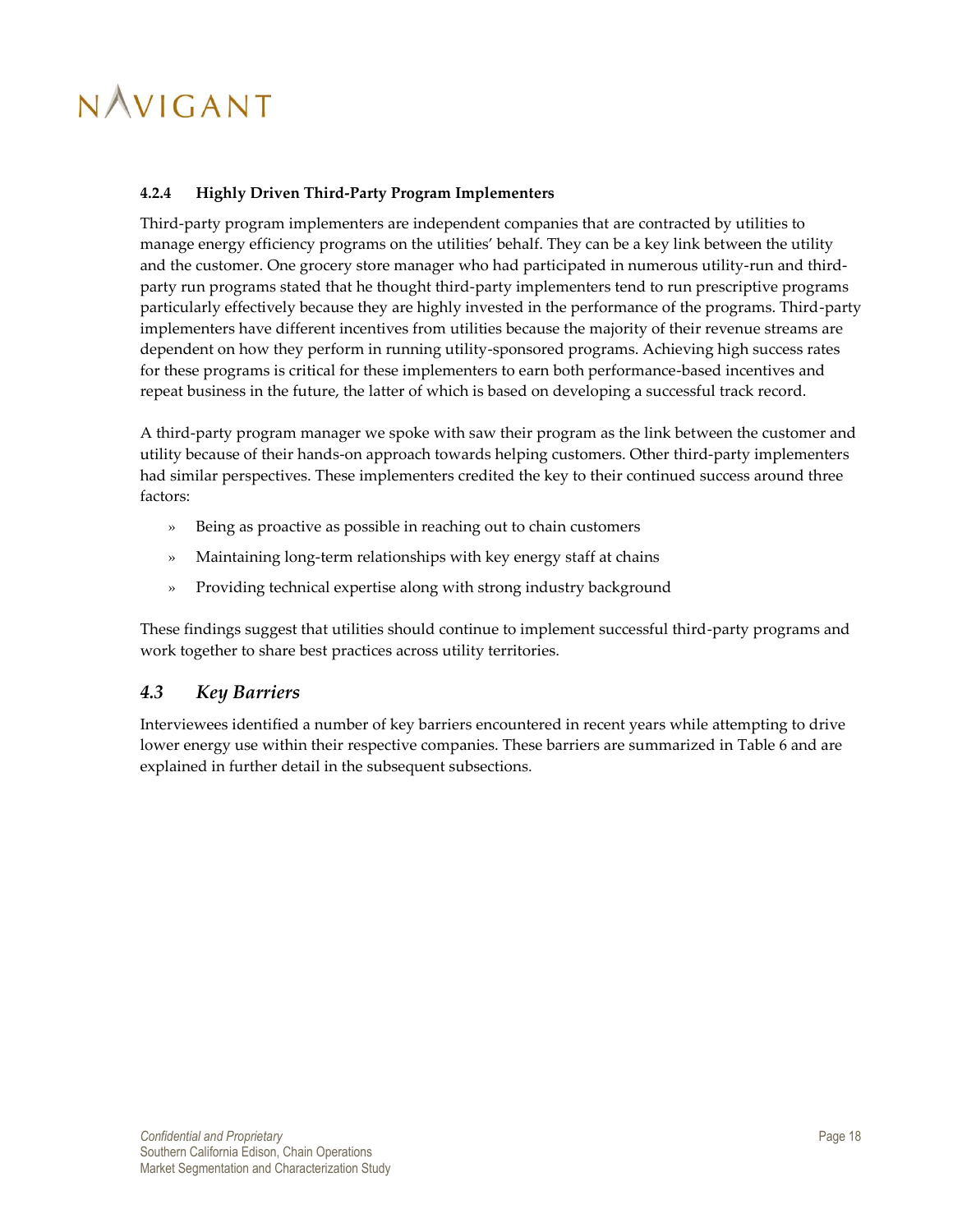<span id="page-24-2"></span>

| <b>Subject</b> | <b>Limited Staff</b> | <b>Timeline</b><br><b>Misalignment</b> | <b>Internal</b><br><b>Capital</b><br><b>Competition</b> | <b>Pre-Approval</b><br><b>Issues</b> | <b>Upstream</b><br><b>Rebate</b><br>Non-Passage | <b>Technical</b><br><b>Expertise</b> |
|----------------|----------------------|----------------------------------------|---------------------------------------------------------|--------------------------------------|-------------------------------------------------|--------------------------------------|
| Grocery 1      | X                    | X                                      | Χ                                                       |                                      |                                                 | X                                    |
| Grocery 2      | X                    | X                                      |                                                         |                                      | X                                               |                                      |
| Restauran      | Χ                    | X                                      | X                                                       | Χ                                    |                                                 |                                      |
| Retail 1       | X                    | X                                      | $\mathsf{X}$                                            |                                      |                                                 |                                      |
| Retail 2       | Χ                    | X                                      | X                                                       | X                                    |                                                 |                                      |
| Retail 3       | X                    | Χ                                      | Χ                                                       | Χ                                    |                                                 |                                      |

## **Table 6. Key Barriers Discussed in Energy Manager Interviews**

\* Within the table, an "X" means that the interviewee discussed the topic and provided information regarding their chain operation in relation to the market trend.

#### <span id="page-24-0"></span>**4.3.1 Limited Staff**

As discussed in section [3.1,](#page-12-1) most national chain operations have small teams relative to the number of stores in the nation that are dedicated toward managing energy usage and utility incentives. As a result, a few employees are usually tasked with being the point of contact for hundreds of utilities across the nation for a number of stores that range from the hundreds to the thousands. This means that energy managers have limited time to dedicate to each utility. Multiple energy managers have mentioned that the more work that a utility account executive or program manager can do in preparing energy calculations and paperwork, the more likely they are to sign off on projects – simply due to a lack of time.

This is particularly the case in California, where the same energy efficiency measure may have multiple and differing rebate applications across the state of California. One of the account executives interviewed believes that it is imperative that California develops a statewide approach for chain operations to apply for rebates. By nature, chain operations are spread out across multiple utility territories; it is difficult and bureaucratic to obtain rebates in six different territories with six separate application procedures. This process involves not just the major IOUs but also the municipalities (Los Angeles Department of Water and Power, Sacramento Municipal Utility District, and smaller city municipalities as well).

While there is no simple solution to simplify or coordinate rebate applications due to the restrictions of each IOU or municipal territory, the fact remains that multiple, different rebate applications pose a challenge for energy managers who may be responsible for not just California chains, but national chains in upwards of hundreds of utility territories.

#### <span id="page-24-1"></span>**4.3.2 Differing Utility and Corporate Timelines**

For some chain customers, a significant disconnect exists between the corporate and utility timelines for rolling out a rebate-eligible energy efficiency project. In the cases of failed equipment where equipment needs to be replaced upon burnout, corporate chains often have little to zero leeway for equipment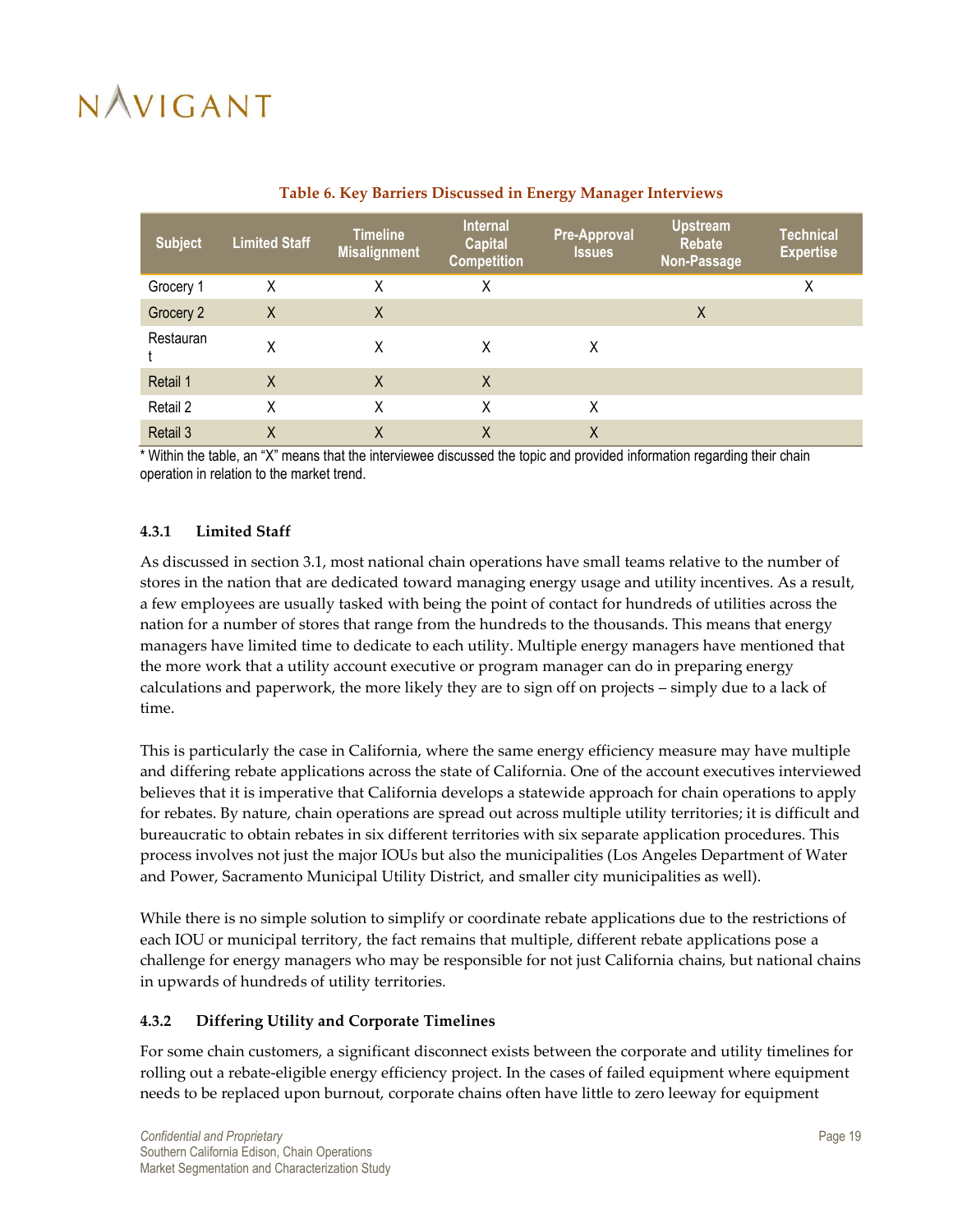downtime. In these cases, individual establishments need to move quickly to replace refrigeration, cooking or lighting equipment, which significantly affect product quality and/or customer experience – all major factors in low-margin businesses like restaurants and groceries while also important in many retail businesses.

In these cases, many energy efficiency opportunities are lost. When energy managers are faced with purchasing a cheaper, inefficient piece of equipment versus an expensive, efficient alternative, they will choose the cheaper option. Without the cost-reducing rebate, the business case for the efficient option is not there.

One restaurant chain interviewee stated that she thought the incentives seemed reversed regarding the issue of roll-out plans. Chain operations often develop roll-out plans for operational projects, including energy efficiency measures. These plans must include the timeline for installation for each affected store, estimated budgets, when money is needed, and other critical factors for a successful rollout.

In her experience, chains are more likely to receive custom rebates when they have already developed a roll-out plan. It would seem that having a pre-developed rollout plan would mean that the chain could go through with the energy efficiency initiative with or without utility custom rebates. However, obtaining rebates was harder for chains that need to know what the rebate values were in order to calculate internal payback periods, as well as how much money they would need at what points of time – in other words, their rollout plan. She thought chains that needed to calculate payback periods were more likely to need the rebate.

### <span id="page-25-0"></span>**4.3.3 Capital Expenditure Budget Competition**

There are often internal barriers within chain operations in the sense that energy investments are competing with other capital requirements. As mentioned in sectio[n 4.2.1,](#page-21-1) one grocery store interviewee rated energy as the third largest operational expense. While this can be a large driver in terms of incentivizing cost reduction projects, this also means that there are two other operational expenses that may be prioritized over energy savings. This is also the case for the chain restaurant interviewed, where energy is a lower priority than rent and labor costs.

#### <span id="page-25-1"></span>**4.3.4 Pre-Approval Issues**

One restaurant chain and one retail chaininterviewed found that the pre-inspection requirements from utilities tended to be over-stringent and inconsistent across territories. For custom rebates, utilities often conduct on-site visits to determine the baseline equipment and energy consumption. This enables the utility to calculate the value of the custom rebate available to the customer. For chain operations and particularly in California, however, many chain locations are similar in equipment, design, and consequently, energy consumption, thus potentially making on-site visits to every location redundant and overly time-consuming.

For example, Navigant spoke to one retail chain about one project that occurred several years ago, where 48 locations were targeted as part of a program to replace halogen lighting with more efficient lighting. The utility required all 48 stores to be pre-inspected to establish the baseline for the measure upgrade but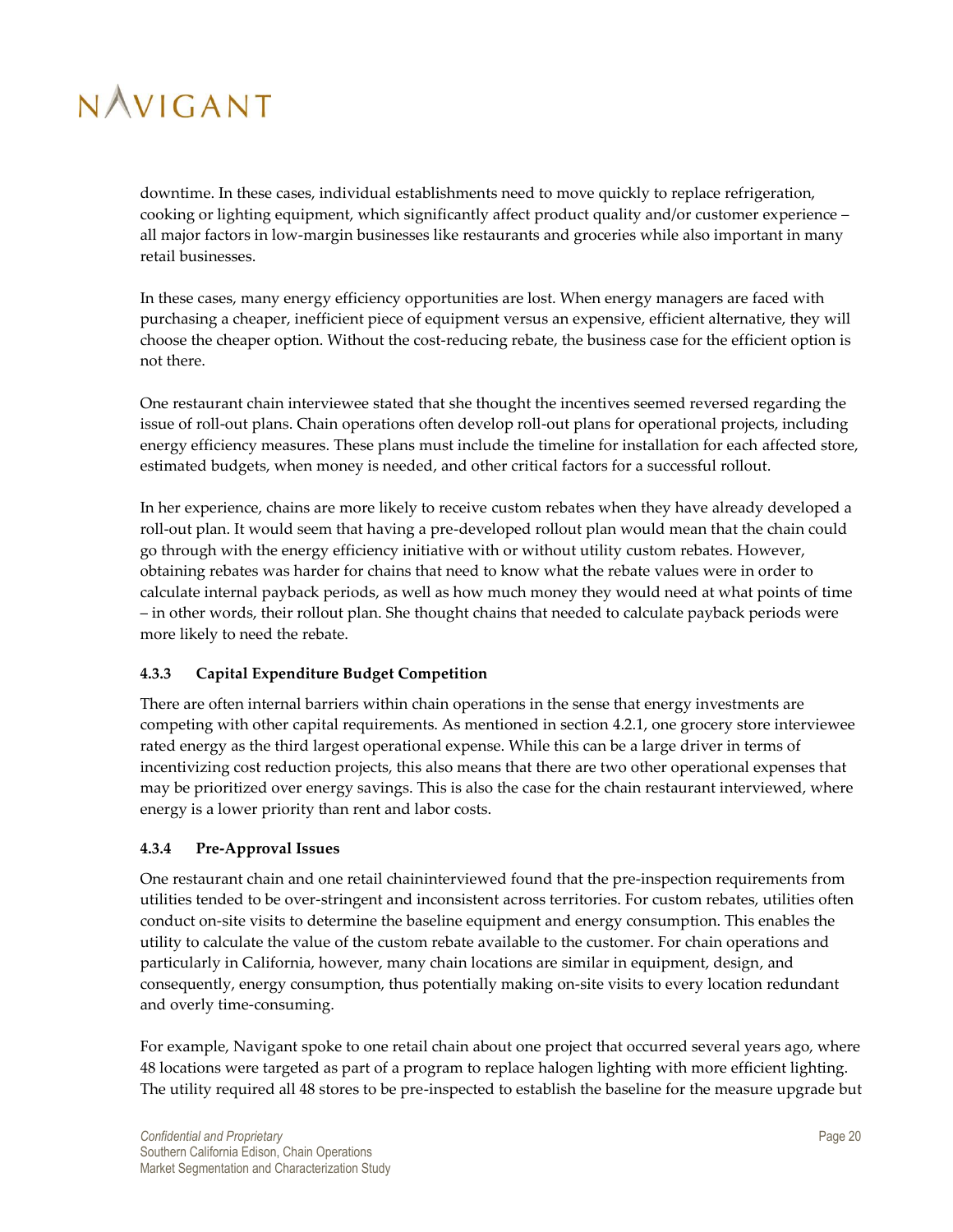only completed 20 inspections in time for the retail chain's timeline. This directly resulted in lost energy savings, where halogen light replacements only occurred in those 20 stores, even though all 48 stores were relatively consistent in design, equipment, and energy consumption.

Another issue that a restaurant chain brought up was that even for projects where only a subset of locations needed to be pre-inspected for upgrades, the numbers were inconsistent across utility territories and different projects. For one energy-efficient broiler replacement that the restaurant chain was targeting across California, the three utilities concerned required five, 10, and 30 site inspections, respectively, to approve the upgrade. Additionally, these requirements could not overlap across utility territories, meaning that 45 locations had to be pre-inspected by utilities for the chain restaurant to obtain rebates across all of their California locations. As a result, not all locations were pre-inspected and not all locations received broiler replacements.

The same chain restaurant also expressed frustration at the fact that, regardless of how many locations were pre-inspected by utilities, franchisees were considered different enough that each franchise location required an individual inspection.

Finally, another retail chain's energy manager encountered free-ridership issues, particularly for California's Savings by Design program. Her view on the program was that the program requires stores to submit an inefficient design so that the program can create a more efficient design to claim savings. Because her retail chain already had a standard, efficient store model, the program refused to issue rebates to her chain because program managers assumed that the model would have been implemented regardless of whether rebates were offered. One observation that this manager offered was that other customers could be gaming the system by submitting inefficient designs that they have no intention of using.

### <span id="page-26-0"></span>**4.3.5 Disconnect in Expectations Regarding Upstream Rebates**

One grocery store chain interviewee said that in her experience, manufacturers and/or retailers are not passing on the benefits of upstream rebates to her stores. She stated that this occurred primarily for HVAC upgrades in the statewide, commercial Upstream HVAC Equipment Distributor Incentive, 11 where manufacturers or upstream sellers receive rebates from the utilities after selling high efficiency HVAC equipment. This particular interviewee said that if her stores were seeing the benefits of those rebates, they would retrofit a far larger portion of their HVAC equipment than they do currently. However, literature about the program says that the program is designed to drive an overall market transformation by focusing upon "a small number of market actors… to impact hundreds of thousands of customers and influence their choice of equipment." <sup>12</sup> The program is not necessarily intended to result in rebates being directly passed on to customers, although customers may benefit indirectly as energy efficient equipment becomes more widely available as a result of this program. This reveals a potential disconnect between customer expectations and program design.

1

<sup>&</sup>lt;sup>11</sup> United States. California Public Utilities Commission. Fact Sheet: Statewide Heating, Ventilation, and Air Conditioning (HVAC) Residential and Commercial Programs (2013-2014). N.p., Mar. 2013. Web. <sup>12</sup> Ibid.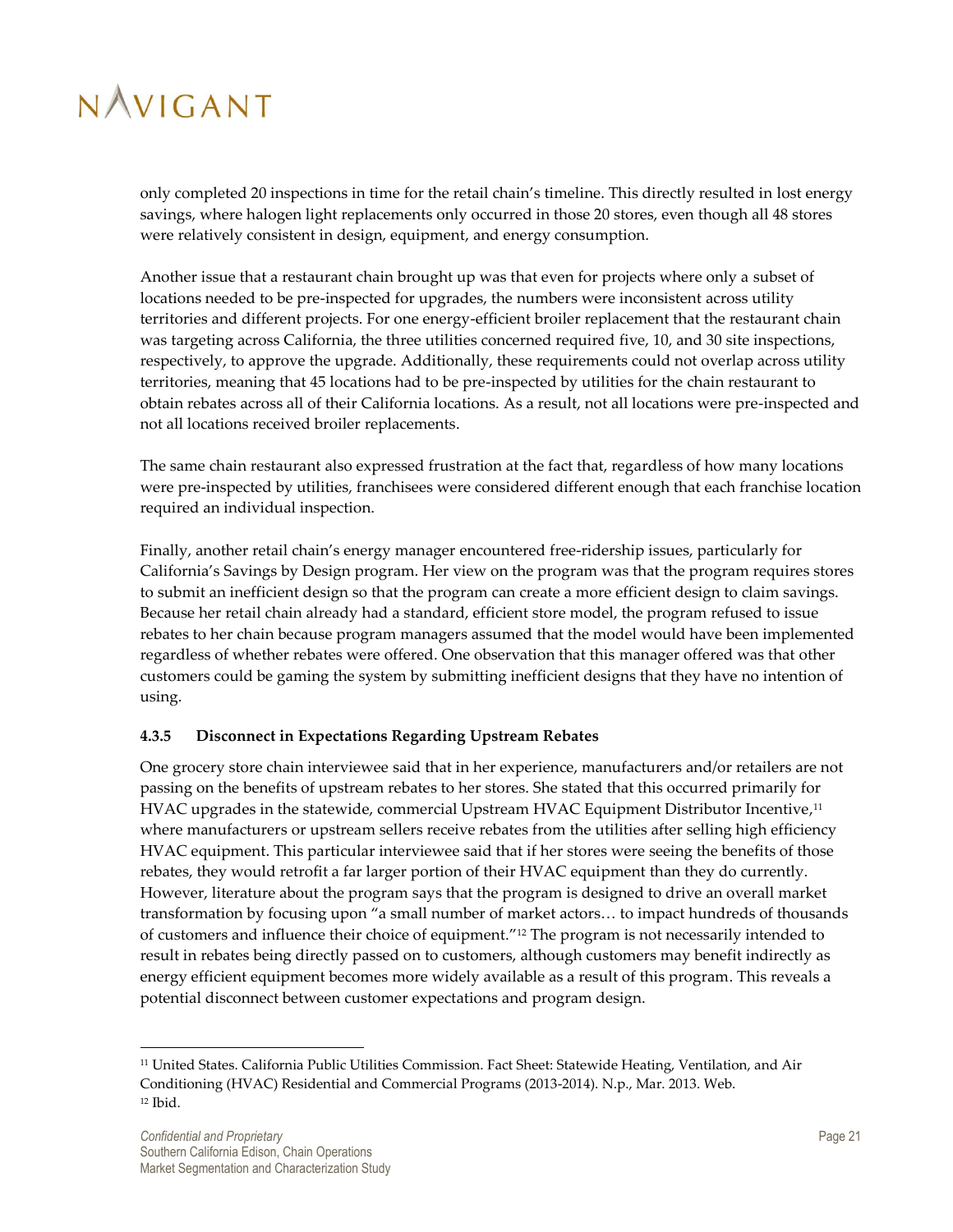#### <span id="page-27-0"></span>**4.3.6 Technical Expertise Constraints**

One head of energy management for a nationwide grocery store chain noted that maintenance and operations staff at his stores would not have the technical expertise to identify or install advanced energy efficiency improvements, such as refrigeration mechanisms like digital fault control, new valves, and new compressors. This is likely a common issue for chains that are proactively ahead of their competitors by having completed the relatively simple upgrades and are now moving into measures that require a higher level of technical experience and expertise, whether that is in refrigeration systems, HVAC upgrades or any other category of energy efficiency measures.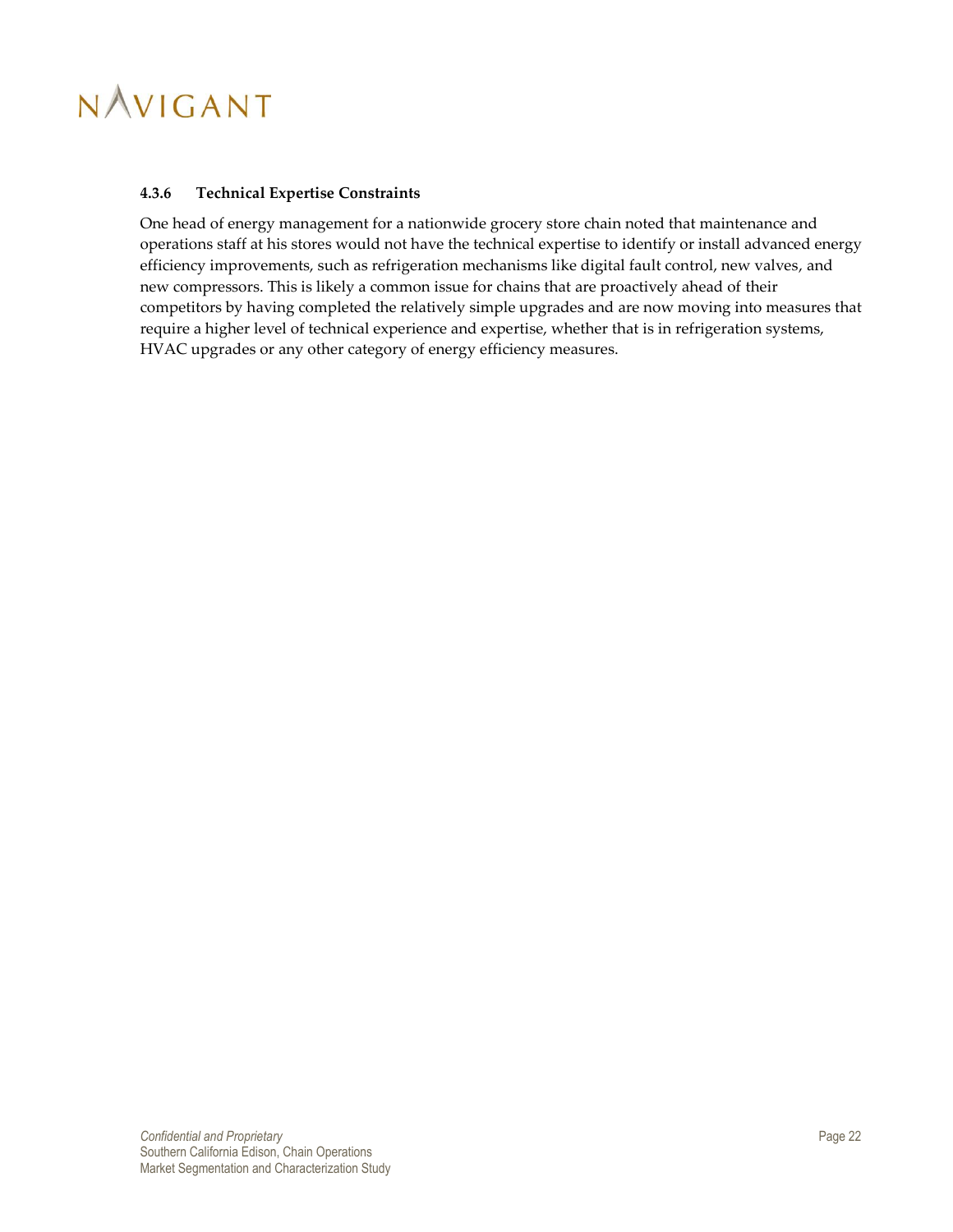#### <span id="page-28-0"></span>**5 Recommendations**

Navigant has consolidated interview findings and developed recommendations for utilities to strengthen their relationships with chain operations and further reduce energy usage within this sector.

### <span id="page-28-1"></span>*5.1 Synchronize Rebate Application Process with Corporate Timelines*

Firstly, utilities could increase the likelihood of chains implementing energy efficiency measures by developing prescriptive rebates earlier in the year. Within chain operations, energy efficiency projects are competing with other priorities at the corporate level for capital funding, and the presence of rebates can make energy efficiency projects more economically favorable and more likely to get approved during the budgeting process for capital projects. One retail chain stated that they would prefer to know the following year's available prescriptive rebates in June or July of the previous year in order to secure internal capital funding for prospective projects.

Likewise, utilities can be more flexible in working with customers wishing to implement custom rebates as well. One grocery store interviewee found it difficult to obtain an estimate of a potential custom rebate from the utilities, which prevented her team from being able to calculate ROI and develop a schedule for rolling out the equipment upgrade. The resistance from the utility stemmed from the fact that they had not yet developed a rollout schedule, which led to a chicken-first-or-egg-first issue. With more willingness on the utility's part to give estimates, chains may be able to better plan out energy efficiency rollouts.

Finally, utilities could better address the time-sensitive needs of chain operations by speeding up the rate of rebate processing. While it is understandable that each utility has large volumes of rebates to process, multi-month waiting periods for rebate approvals do not match the fast-paced business timelines that chain operations work with, particularly for ROB measures. Having to wait months for rebate approval could easily push a chain to purchase cheaper but inefficient equipment, especially if the chain has little leeway for downtime.

## <span id="page-28-2"></span>*5.2 Explore Simplifying the Pre-Inspection Process and Include Franchisees*

It is important for utilities to understand what the baseline energy consumption is for custom rebate calculations, and this is typically accomplished through pre-inspection. However, the California IOUs have the opportunity to streamline the pre-inspection process by developing a simpler inspection process for chains with many similar or identical establishments. This is particularly applicable to chain restaurants, which differ very little in terms of menu choices and consequently, equipment choices and energy consumption. We suggest that chain businesses could qualify for custom rebates through preinspection of a random sample of establishments, instead of every establishment having to be preinspected.

Furthermore, as chains do not plan the design of their establishments based on utility territories, locations are generally similar across California. To reduce the costs and lengthiness of the pre-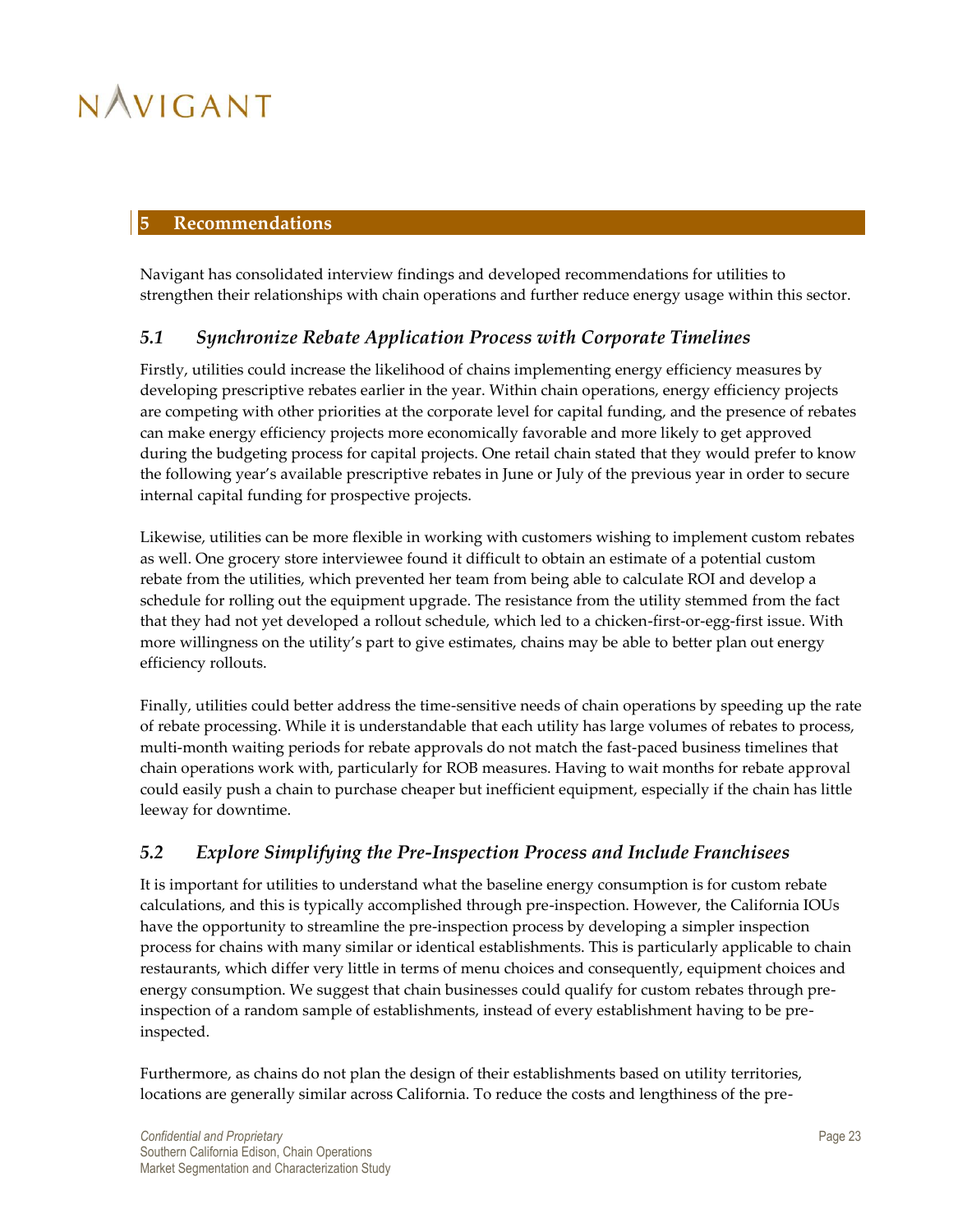inspection process, utilities could increase their willingness to share the results of their inspections with the other California IOUs. Sampling 15 stores across California instead of 15 in each of three different territories would save money and time for all parties involved, especially if the establishments targeted for custom rebates are similar in design, operation, and energy consumption across the different utilities.

The pre-inspection process should also treat franchisees as similar to corporately owned establishments. Franchisees often must adhere to corporate policies that include menu choices and design that make them similar in nature to corporately owned locations. As a result, pre-inspection could also apply to franchisees who wish to qualify for the same "bulk" rebates as corporate-owned establishments.

## <span id="page-29-0"></span>*5.3 Continue Long-Term Relationship Development from Account Executives and Third-Party Program Managers*

California utilities should continue to be both proactive and responsive in their communications with chain operations. As discussed in sections [4.2.2](#page-22-0) and [4.2.4,](#page-23-0) a consistent theme across many of the energy managers interviewed was that frequent communication from dedicated account executives and thirdparty program managers was one of the largest drivers of reducing energy usage in their various stores.

It is clear that chains' energy managers are increasingly responsible for coordinating with numerous utilities across multiple states, if not the entire nation. Utilities should continue to encourage account executives to be as proactive as possible in reaching out to chains, while also taking care of as much of the technical calculations and paperwork as possible. In the words of one third-party program manager, chain operations overwhelmingly prefer a one-stop shop for their rebates and energy efficiency initiatives. Sector-specific third-party implementers can also perform this role effectively.

## <span id="page-29-1"></span>*5.4 Better Understand the Effects of Upstream Rebates*

We recommend that utilities attempt to better understand and determine the impact of upstream rebates upon downstream participants, particularly for HVAC systems. As discussed in section 4.3.5, one grocery chain felt that the rebates provided to upstream manufacturers in California were not being reflected in the sale price to that grocery chain. For that chain, this had a notable, negative effect on the number of HVAC systems purchased as costs remained prohibitive for many stores within that retail chain. While the Upstream HVAC Equipment Distributor Incentive was designed as a market transformation program, the interviewee's response indicates that perhaps not all customers recognize the aim of the program, which could lead to frustration with upstream sellers or the utility. Steps that utilities could take if not yet already done include the following:

- » Communicate with chain energy managers and their staff to understand the purpose of upstream rebate programs, which is to encourage a wider market transformation toward more efficient equipment
- » Determine the extent to which manufacturers or upstream sellers are (or are not) pricing in upstream rebates, ascertain knowledge about the resulting prices and its effect on end customer adoption and if necessary, realign incentives and conditions for receiving upstream rebates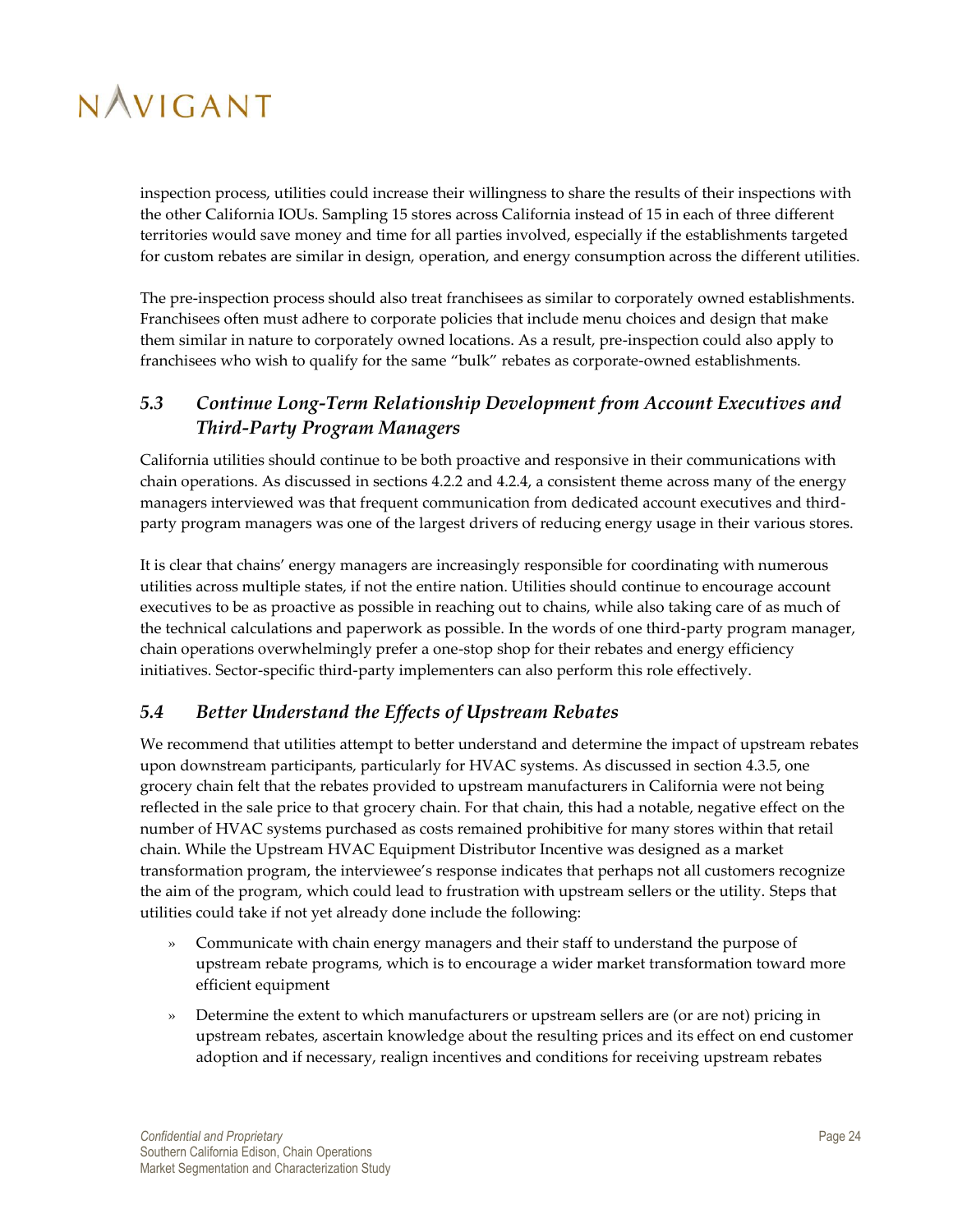## <span id="page-30-0"></span>*5.5 Explore Potential Grocery Programs in Southern California*

Navigant recommends that utilities in southern California explore the possibility of developing a program similar to that of PG&E's EnergySmart Grocer program. One third-party program manager has been approached by multiple grocery chains for help in Southern California Edison Company and SDG&E territories, and some customers have gone as far as to directly contract with the third-party implementer to conduct direct energy audits. This shows that there is a potential demand for a targeted grocery program within those utility territories. Coupled with the fact that multiple third-party program managers have anecdotally touted the success of the EnergySmart Grocer program in northern and central California, means that the southern California IOUs could explore a dedicated energy efficiency program for groceries and supermarkets that could possibly benefit the numerous chain groceries in the region. Southern California IOUs could evaluate the potential by taking the following steps:

- » Reach out to grocery chains with both northern and southern California locations who have participated in PG&E's EnergySmart Grocer program
- » Survey other chain grocery stores that have locations in southern California to gauge interest and/or need for dedicated grocery programs
- » Discuss rollout strategies with potential internal or third-party implementers

### <span id="page-30-1"></span>*5.6 Promote On-Bill Financing as an Alternative to Capital Expenditure*

We recommend that utilities continue to promote on-bill financing and on-bill repayment as a way for chain businesses to finance energy efficiency projects. Although many chain businesses use in-house financing of energy efficiency projects due to the presence of capital funds, some customers do not have enough up-front cash to implement such projects and would benefit from on-bill financing through the utilities. This is shown in the overwhelming 91% positive response in surveyed participants in an evaluation of California on-bill financing programs when participants were asked if they thought that repaying a loan through a utility bill was a valuable feature.<sup>13</sup> Particularly as chains with more technical sophistication embark on increasingly complex projects, with longer payback periods, on-bill financing can be a strategy for such projects to continue to compete with other priorities in the company's budget. On-bill financing may also be useful to franchisees that may not have the same access to capital as a corporate-owned establishment.

## <span id="page-30-2"></span>*5.7 Provide Technical Assistance and Advice on EMS, Advanced Measures*

We recommend that utilities continue to be a resource for information sharing and training with respect to energy efficiency measures, from the chain's corporate leadership down to staff on-site such as operations and maintenance personnel. Interview evidence suggests that opportunities for saving energy continue to increase in complexity; for example, more and more chain operations are implementing energy management systems where equipment at individual establishments is controlled from a centralized location. On the other hand, chain businesses sometimes have difficulty identifying and implementing energy-saving measures due to a lack of technical expertise, particularly with respect to personnel at the locations who would be responsible for maintaining such equipment. Research centers,

 $\overline{a}$ 

<sup>&</sup>lt;sup>13</sup> [http://www.calmac.org/publications/On\\_Bill\\_Financing\\_Process\\_Evaluation\\_Report\\_2010-2012.pdf](http://www.calmac.org/publications/On_Bill_Financing_Process_Evaluation_Report_2010-2012.pdf)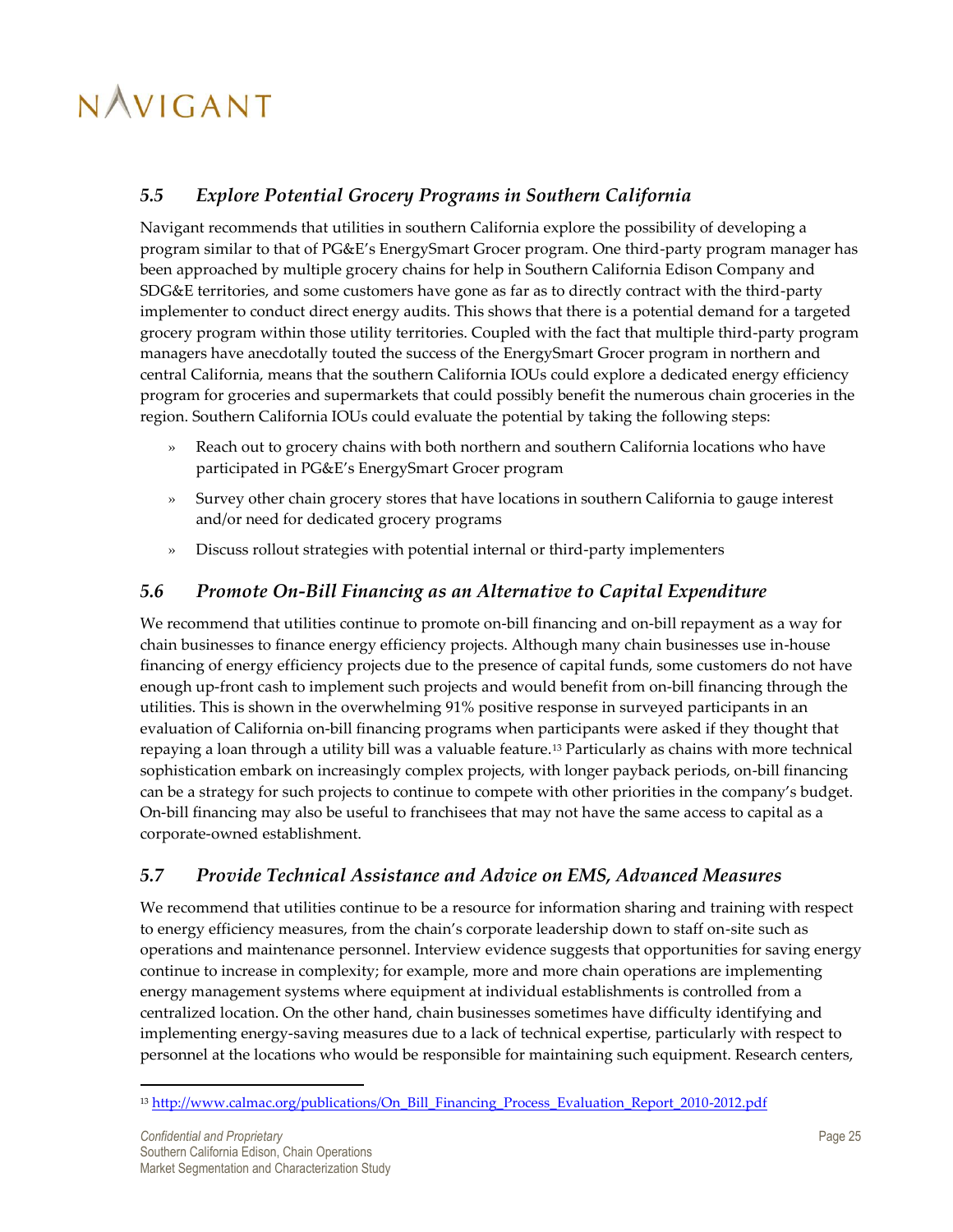

similar to the Food Service Equipment Center and the Food Service Technology Center, can act as technical resources for chain operations.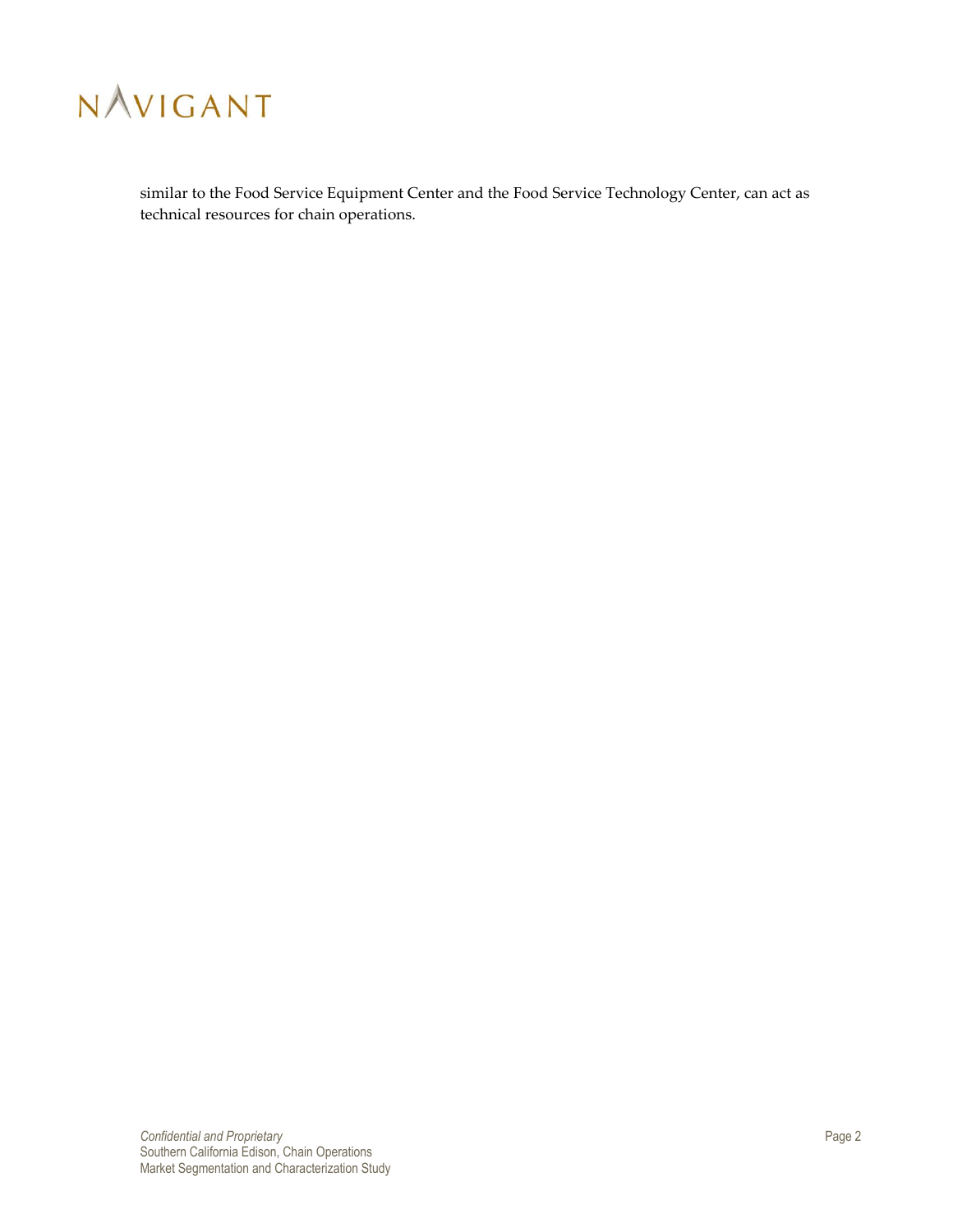### <span id="page-32-0"></span>**Appendix A References**

- 2003 CBECS Survey Data: Table E3A. Electricity Consumption (Btu) by End Use for All Buildings. N.p.: Energy Information Administration, Sept. 2008. XLS.
- 2003 CBECS Survey Data: Table E4A. Electricity Consumption (Btu) Intensities by End Use for All Buildings. N.p.: Energy Information Administration, Sept. 2008. XLS.
- 2003 CBECS Survey Data: Table E5A. Electricity Consumption (kWh) by End Use for All Buildings. N.p.: Energy Information Administration, Sept. 2008. XLS.
- 2003 CBECS Survey Data: Table E3A. Electricity Consumption (kWh) Intensities by End Use for All Buildings. N.p.: Energy Information Administration, Sept. 2008. XLS.
- 2003 CBECS Survey Data: Table E3A. Natural Gas Consumption (Btu) and Energy Intensities by End Use for All Buildings. N.p.: Energy Information Administration, Sept. 2008. XLS.
- Cederholm, Teresa. "Why Marriott's Hotels Have a Specific Ownership Structure." Yahoo! Finance. N.p., 16 Oct. 2014. Web.
- Instant Rebates! Point-of-Sale ("POS") Foodservice Rebate Program Program Implementation Plan. Publication. California Public Utilities Commission, n.d. Web. <http://eestats.cpuc.ca.gov/EEGA2010Files/SCG/PIP/Clean/SCG3793\_- \_Instant\_Rebates\_PIP.pdf>.
- United States. California Public Utilities Commission. Fact Sheet: Energy Efficiency On-Bill Financing Program (2010-2012). N.p., July 2010. Web.
- United States. California Public Utilities Commission. Fact Sheet: Statewide Commercial Program (2013- 2014). N.p., Apr. 2013. Web.
- United States. California Public Utilities Commission. Fact Sheet: Statewide Heating, Ventilation, and Air Conditioning (HVAC) Residential and Commercial Programs (2013-2014). N.p., Mar. 2013. Web.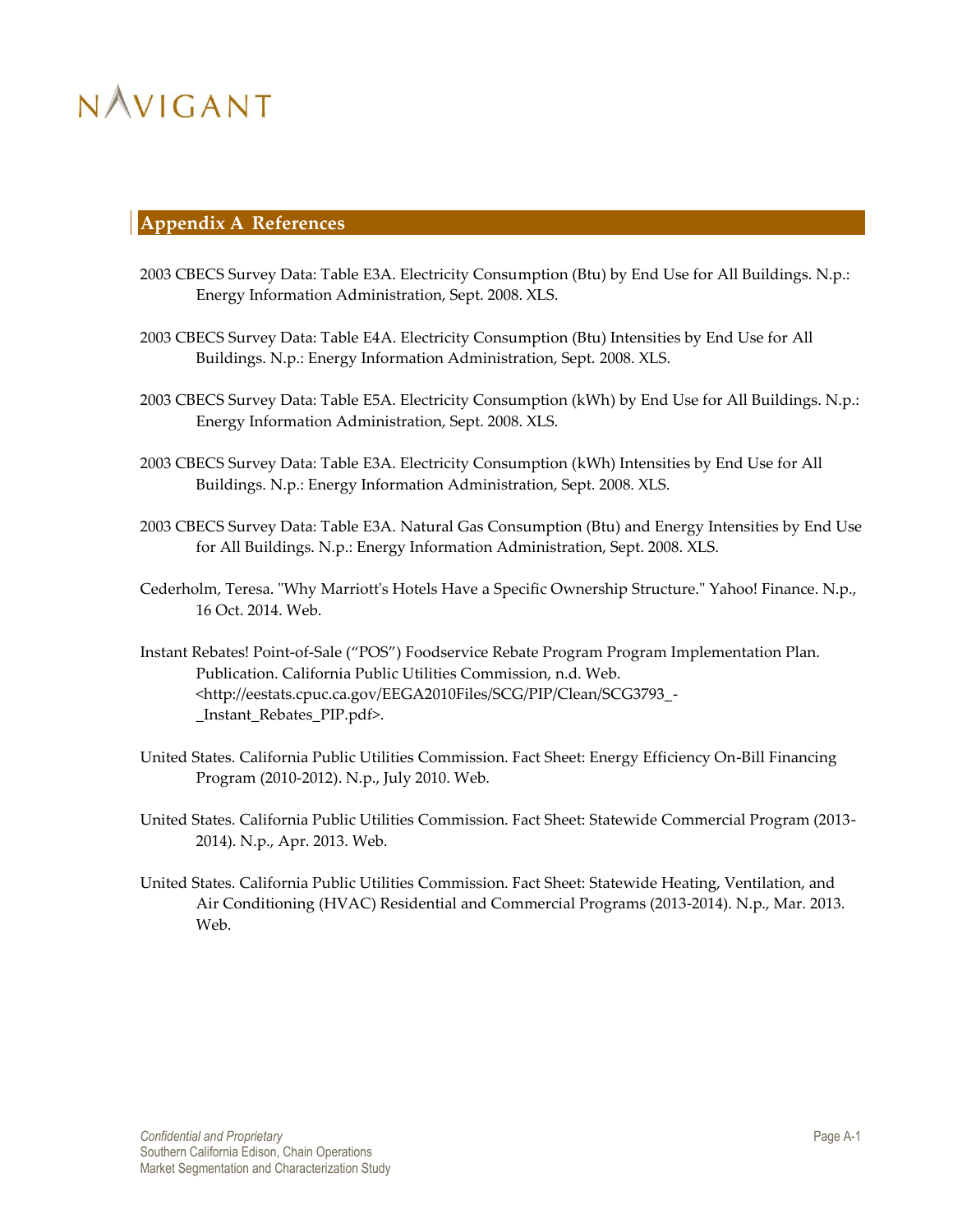### <span id="page-33-0"></span>**Appendix B Program Manager/Account Executive Interview Guide**

The objectives of the interviews are to gather useful information to develop strategies to effectively address the target Measure, Application, Segment, Industry (MASI) opportunities for 1 of the 15 market characterization reports. Through these interviews, Navigant Consulting, Inc. (Navigant) will focus on recognizing sector-specific measures for remaining energy efficiency potential, identifying market barriers, and developing potential solutions to these market barriers.

Program managers, facility managers, and subject matter experts will be interviewed with questions addressing but not limited to the following areas of interest:

#### **Technology & Process Characterization**

- Equipment, processes, and practices
- Distribution of activities among regions and major/minors
- Inventory of applications by predefined categories

#### **Market Assessment & Program Activites**

- •Recent program activities, practices approaches
- •Market actors and roles and resources •Market barriers and
- drivers
- Lessons learned

#### **Identify New Opportunities**

- •Opportunities for improving process and/or promoting market
- •Potential of energy efficient technologies
- •Market readiness and/or potential barriers to adoption

## <span id="page-33-1"></span>*B.1 Program Manager Introduction Questions*

- 1. Please take a few minutes to briefly describe…
	- a. your industry,
	- b. current involvement in chain operations energy efficiency,
	- c. related programs and knowledge of /involvement in related studies.
- 2. While we do have a set scope of work for the chain operations study, can you tell us what you hope to gain from this research we are conducting?

## <span id="page-33-2"></span>*B.2 Characterizing Chain Operations Questions*

- 3. In your opinion, what are the defining characteristics of a chain operation? Could you provide us with examples that are and aren't chain operations? Prompt: our assumptions are...
	- a. Chains: Food service, food retail, other retail, lodging
	- b. Not chains: Hospitals, commercial real estate
- 4. From your perspective, what types of chains do you think that the IOUs and Navigant should be focusing on? Why?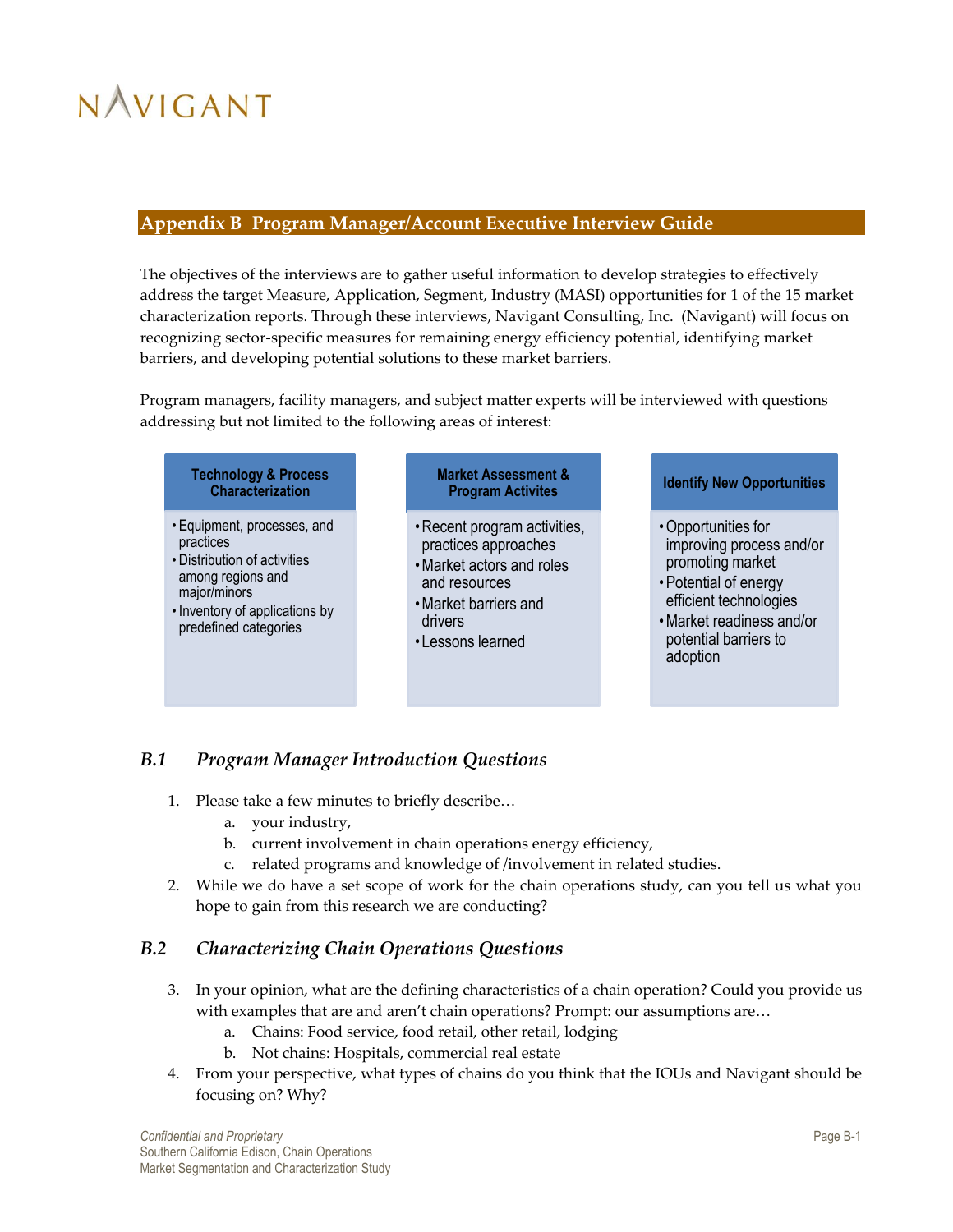- 5. At both a high level and at the subsector level, who is responsible for managing energy usage at a chain operation?
	- a. If relevant, how large is this person's supporting staff? Does he or she have a small team or an entire department for support?
	- b. If relevant, what level of influence does this person have to make operational decisions? If this influence is small, who makes the final call on energy-related issues?
- 6. What are the most significant trends and drivers in efficiency in the chain operations industry?
	- a. Do they differ across subsectors? (ex. food service, health care, lodging)
	- b. Can you think of sector-specific efficiency measures with a high potential to save energy?
- 7. Can you describe any industry standard practices (ISP) that affect energy efficiency of chain operations?
	- a. Are any of these ISPs subsector-specific?
	- b. Can you talk about technologies or processes that are becoming ISP?
- 8. How would you convince centralized decision-makers within chain operations to prioritize energy efficiency measure implementation over other competing responsibilities?

### <span id="page-34-0"></span>*B.3 Market Assessment and Program Activities Questions*

- 9. Can you describe any current or recent program activities (California or non-California) including:
	- a. Program history and targeted subsectors (i.e. food service, health care, lodging)
	- b. Program designs and implementation approaches
	- c. Baseline assumptions and sources
	- d. Targeted decision-making processes and trees
	- e. Program marketing
- 10. Are you aware of any volume certification processes or 'bulk' energy efficiency programs that are tailored toward chain operations? (For example, LEED has a volume certification process for building owners with multiple, similar properties.)
- 11. \*Data Request: Do you have any information on these topics you can share (studies or data on previously targeted opportunities or equipment, etc.)?
- 12. Tell us about any lessons learned or best practices developed during current and/or historical program activities.
- 13. Are you specifically marketing any of your programs to chain operations?
	- a. If so, how effective is this marketing? How could you increase program participation? What are the major barriers toward your efforts to increase program participation?

### <span id="page-34-1"></span>*B.4 Identify New Opportunities Questions*

- 14. Do you have any programs you are planning or envision launching in the near future?
- 15. Do you have ideas for programs or strategies to target chain operations that would be applicable across California?
- 16. Besides energy savings, what are the drivers you see behind these efforts to pursue new opportunities for equipment or process changes? (In other words, non-energy benefits or drivers.)
	- a. Prompt for: maintenance (cost & time) savings, environmental concerns, federal and/or state requirements, etc.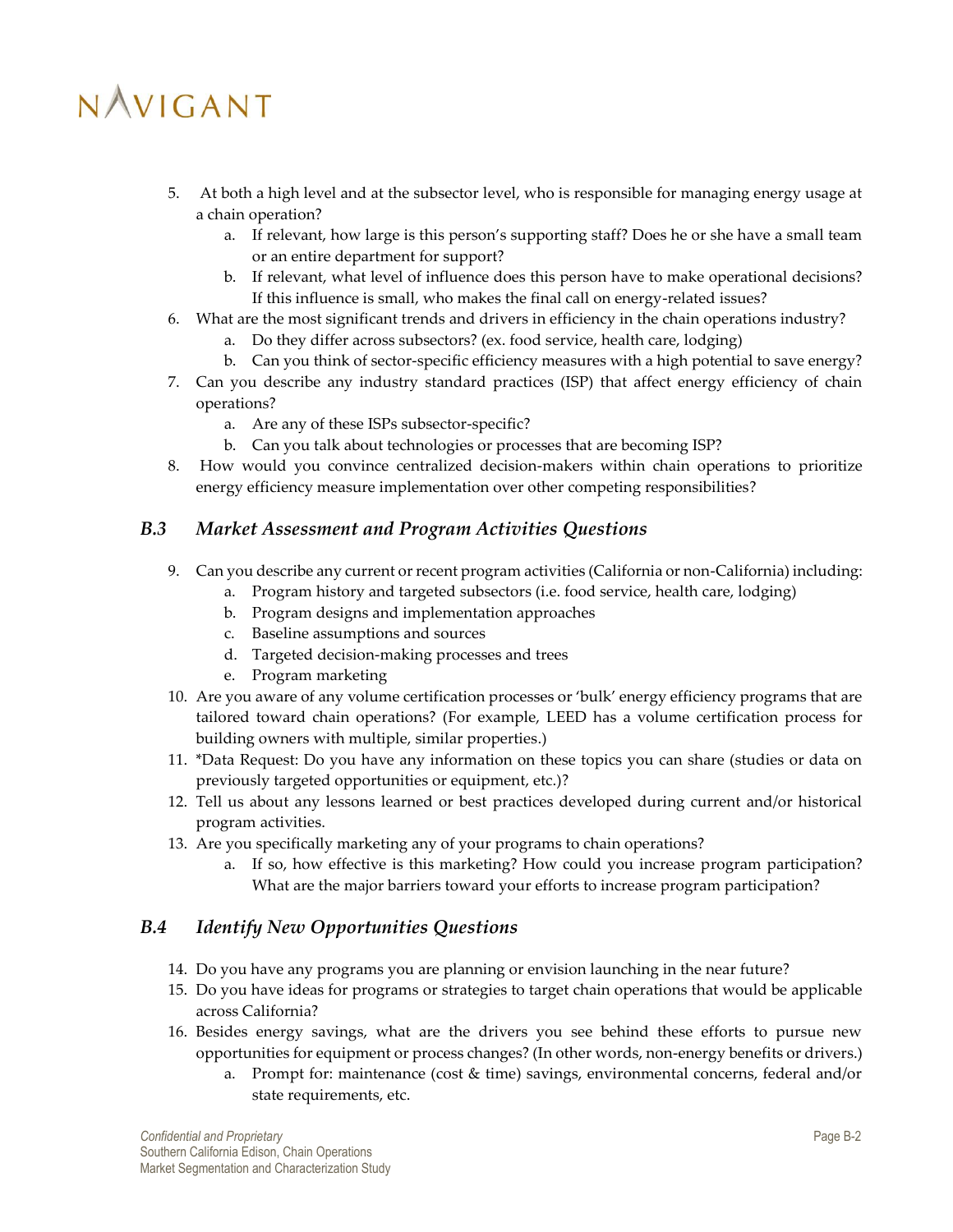### <span id="page-35-0"></span>*B.5 Market Actors*

- 17. \*Data Request: Can you identify additional interview candidates for the sub-sectors we discussed:
	- c. Subject matter experts *Regulators, State and Federal organizations, Trade organizations*
	- d. Trade allies *Suppliers/vendors*
	- e. Centralized decision-makers *Chain operation corporate leaders, energy managers, equipment purchasers*
- 18. Can you tell us about any other specific resources (market actors or other) you use to support your work in this area?

### <span id="page-35-1"></span>*B.6 Concluding Questions*

19. Do you have any additional comments or concerns?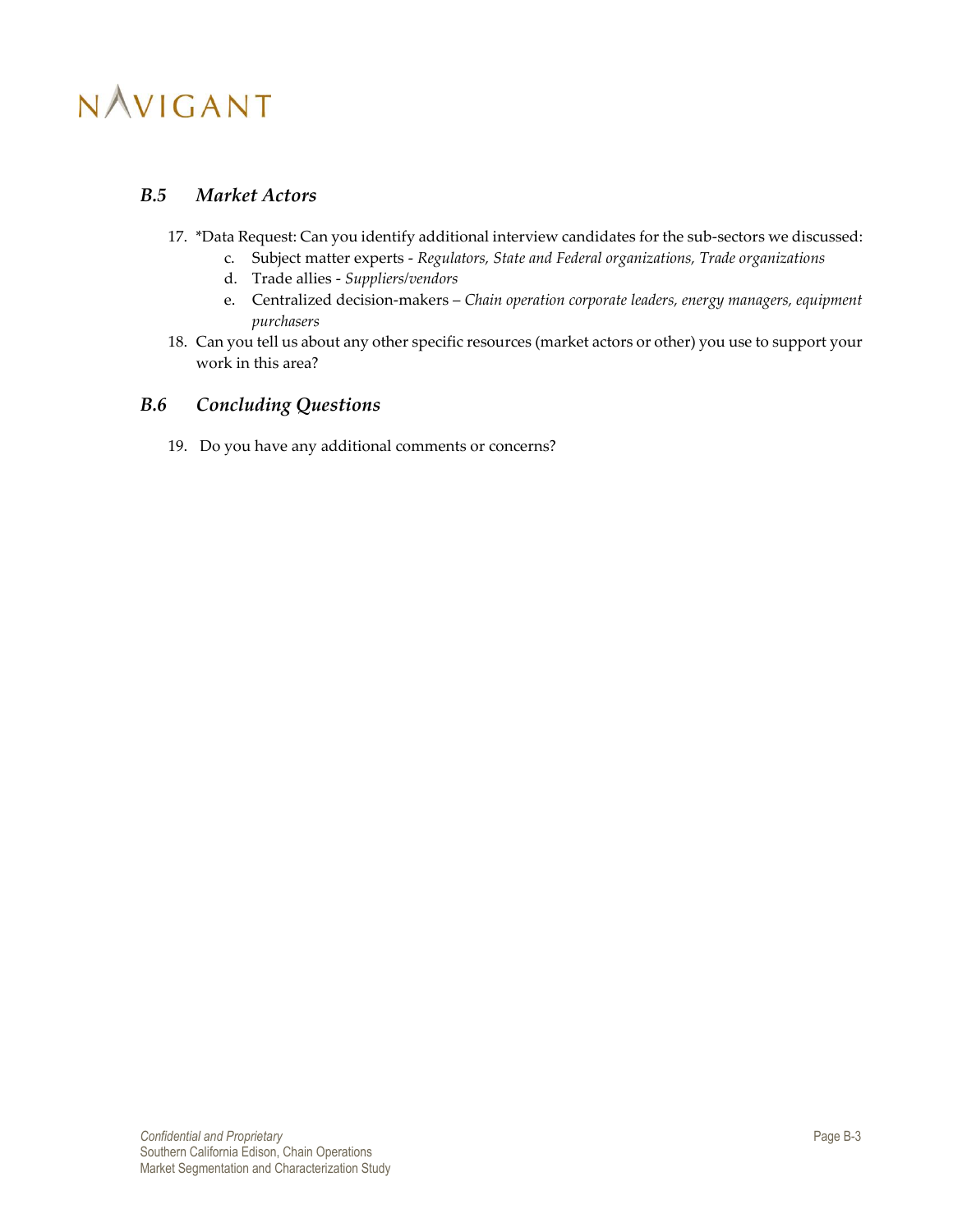### <span id="page-36-0"></span>**Appendix C Energy Manager Interview Guide**

The objectives of the interviews are to gather useful information to develop strategies to effectively address the target measures, applications, segments and industry (MASI) opportunities for one of the 15 market characterization reports. Through these interviews, Navigant will focus on recognizing sectorspecific measures for remaining energy efficiency potential, identifying market barriers, and developing potential solutions to these market barriers.

Program managers, facility managers, and subject matter experts will be interviewed with questions addressing but not limited to the following areas of interest:



## <span id="page-36-1"></span>*C.1 Energy Manager Introduction Questions*

- 1. Please take a few minutes to briefly describe:
	- a. your industry,
	- b. your role at your company, including your experience in managing energy consumption at a large chain (if relevant).
- 2. Do you have responsibility for managing energy usage at your business? If not, who is responsible for managing energy usage?

## <span id="page-36-2"></span>*C.2 Characterizing Chain Operations Questions*

- 3. Please describe the operations team structure and decision making process including:
	- a. Organizational structure of the operations team
	- b. Team size
	- c. Decision chain
	- d. Decision approval process
- 4. How important is energy efficiency to your business as a whole?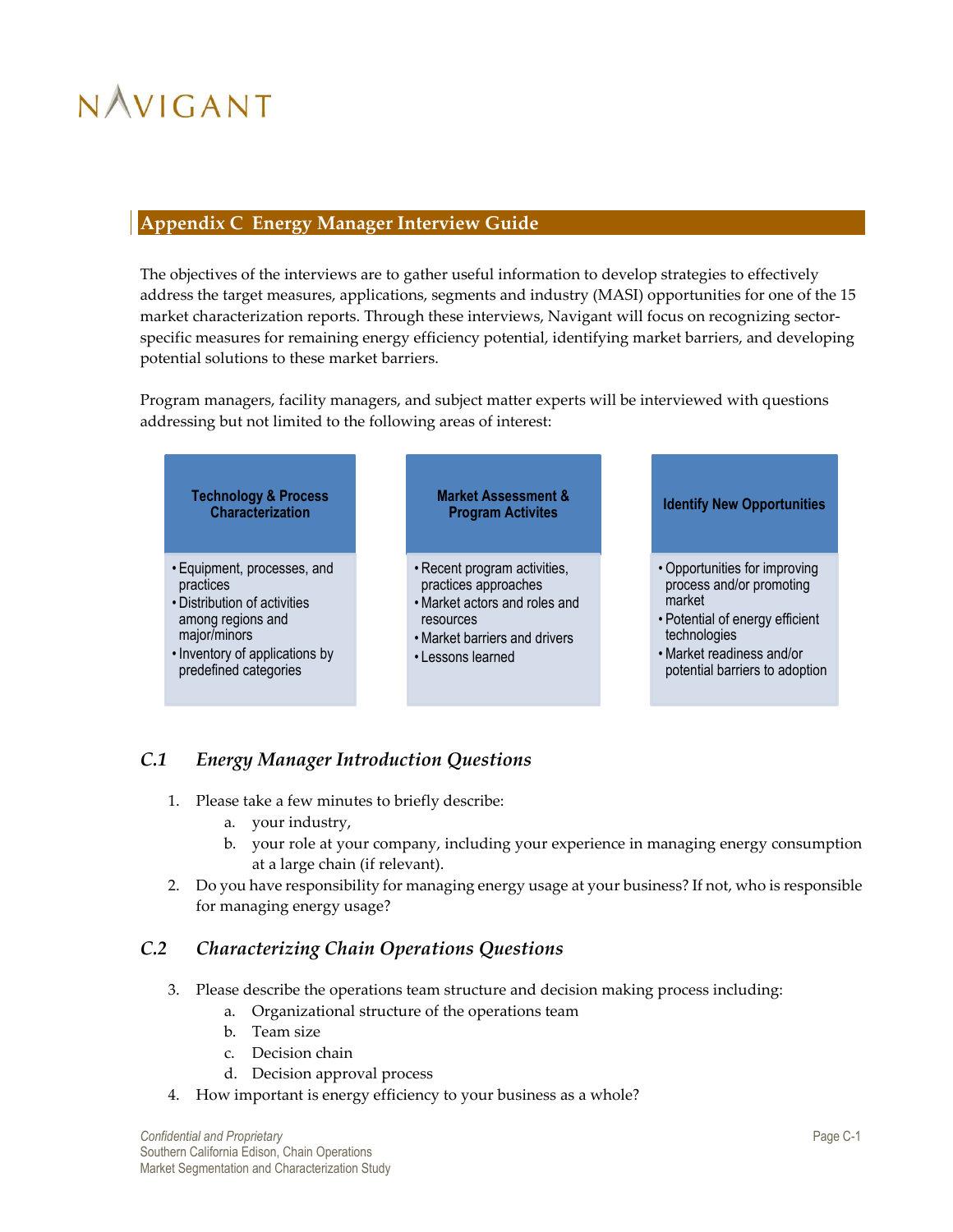- 5. How important are energy costs and energy savings compared to other business objectives?
- 6. At a high level, how do utility costs compare to other operational expenditures?
- 7. What major energy-efficient equipment upgrades have you implemented in the last five years?
- 8. What is the process of implementing energy efficiency retrofits vs. energy efficiency in new construction?
- 9. How would you convince decision makers within your business to prioritize energy efficiency measure implementation over other competing capital expenditures?
- 10. What are the most significant trends and drivers in efficiency in your chain operation?
	- a. Are there any corporate policies that drive efficiency?
	- b. Are there any non-energy drivers for equipment or process changes?
- 11. What are the most significant barriers to improving energy efficiency?
	- a. Are there any corporate policies within your chain that act as barriers to improving energy efficiency?
- 12. How similar is energy usage across different stores and climate locations?
	- a. What kind of energy efficiency measures can you implement uniformly across stores?
	- b. Conversely, what kind of energy efficiency measures do you find difficult to implement across different stores?

### <span id="page-37-0"></span>*C.3 Interaction with California Investor-Owned Utilities*

- 13. Have you participated in any utility energy efficiency programs in the state of California in the past five years?
- 14. *If yes:* Can you describe the kind of interaction have you had with the California utilities? What are the primary channels for outreach and communication with your utilities?
- 15. *If relevant to the interviewee*: Have you encountered any issues while implementing energy efficiency measures across store locations in different utility territories within California?
- 16. What could utilities do to better help you implement energy efficiency measures?
- 17. *If this has not yet been addressed:* With respect to your participation in California utility programs, in what ways have they been successful? Where could they improve?
- 18. Do you use any financing mechanisms to fund energy efficiency investments, whether through the IOUs or not, implemented in the past five years?
	- a. *If they use any financing mechanisms that are offered by a utility:*
		- i. How effective are the utilities' marketing efforts with regard to financing mechanisms?
		- ii. What do you think the utilities could do to drive stronger program participation?
	- *b. If they use financing mechanisms that are not offered by a utility:*
		- i. What is the type of financing used?
		- ii. Who is the lender and what are the lending terms?
		- iii. What is the experience and loan volume?